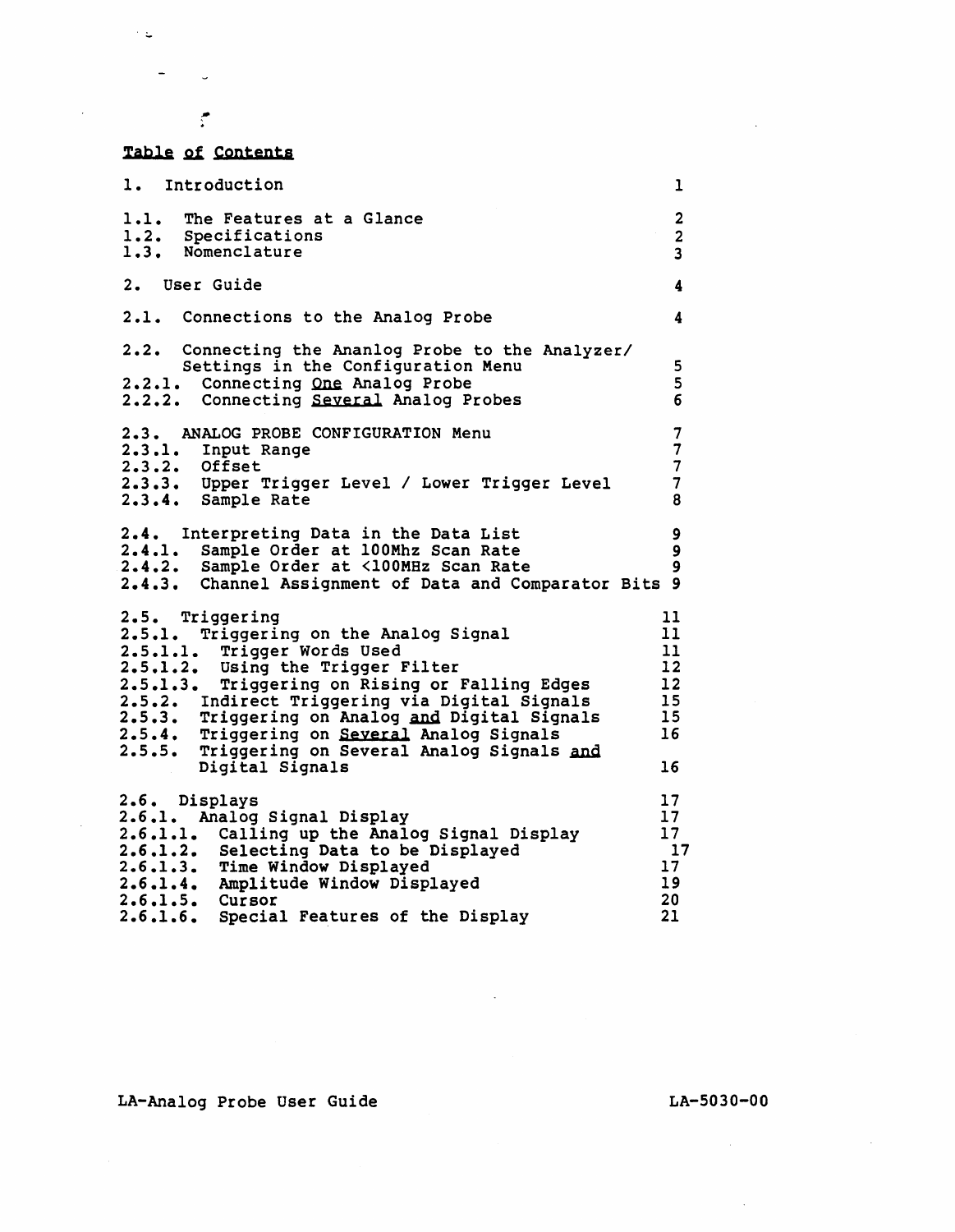#### 1. Introduction

The LA-ASA Analog Signal Adapter (analog probe) makes it possible to record and analyze analog signals. It can be connected to logic analyzers of the series LAxxA/LA2xxA, KSAxxA, KSAxx, LAxx/LA2xx and KLAXx/KLA2xx. An analyzer operating in conjunction with the analog probe is based on the same principle as a digital memory scope: analog/digital conversion of the analog input signal (lOOMHz/6 bit in the analog probe) with storage of the results in the analyzer recording memory.

The Analog Signal Adapter occupies 16 channels of the basic analyzer device. With several adapters, up to 4 analog signals can be recorded simulataneously, depending on the number of channels of the basic device. In this case, one of these adapters, functioning as the "master," supplies the recording clock for the LA and the scan clock for the other analog signal adapters ("slaves"). These operate synchronously with the master.

Since *in* logic analyzer applications it is chiefly the relatively fast events that must be captured, much importance has been attached to a high scan rate. In order to make the best possible use of the A/D transformer, signals asymmetrical to the o Volt line can be inserted in the middle of the working range of the A/D transformer by using offset settings.

To trigger on certain levels or threshold" transits of the analog signal, two comparators are integrated into the analog signal adapter, which supply, *in* reference to the value assigned to them, information on whether the input signal is currently over or under the threshold voltage at that point.\* By means of sequential polling of the comparator outputs, a signal sequence as a succession of threshold transitions can be set as a trigger condition. In addition, the time distances between the threshold condition. In addition, the time distances between the threshold<br>transits can be polled with "BEFORE...", "BETWEEN..." etc. Trig-<br>gering on analog signal recording can of course also proceed indirectly on the other digital channels, or vice versa: these can be triggered starting from the analog signal. Sequential polling of analog lveel and digital data (alternately) can be implemented via free master clock assignment to the individual trigger levels.

The recorded analog signal is displayed in graphics on the screen. Various types of magnification, time as well as amplitude axis, can be selected. In the vertical direction, movable segments of the amplitude flow can be displayed. Using the cursor, amplitude, sample number and distances to the other markers Sand T can be selected for each point of the signal flow.

\*)Triggering on certain analog siognal levels via searching for the digitalized value (6-bit word) with the alanyzer's own trig- gering is only possible under certain conditions, since this value can be skipped at the output of the anlaog probe when the input signal runs through this voltage value too abruptly.

LA-ASA User Guide **Page 1 of 21**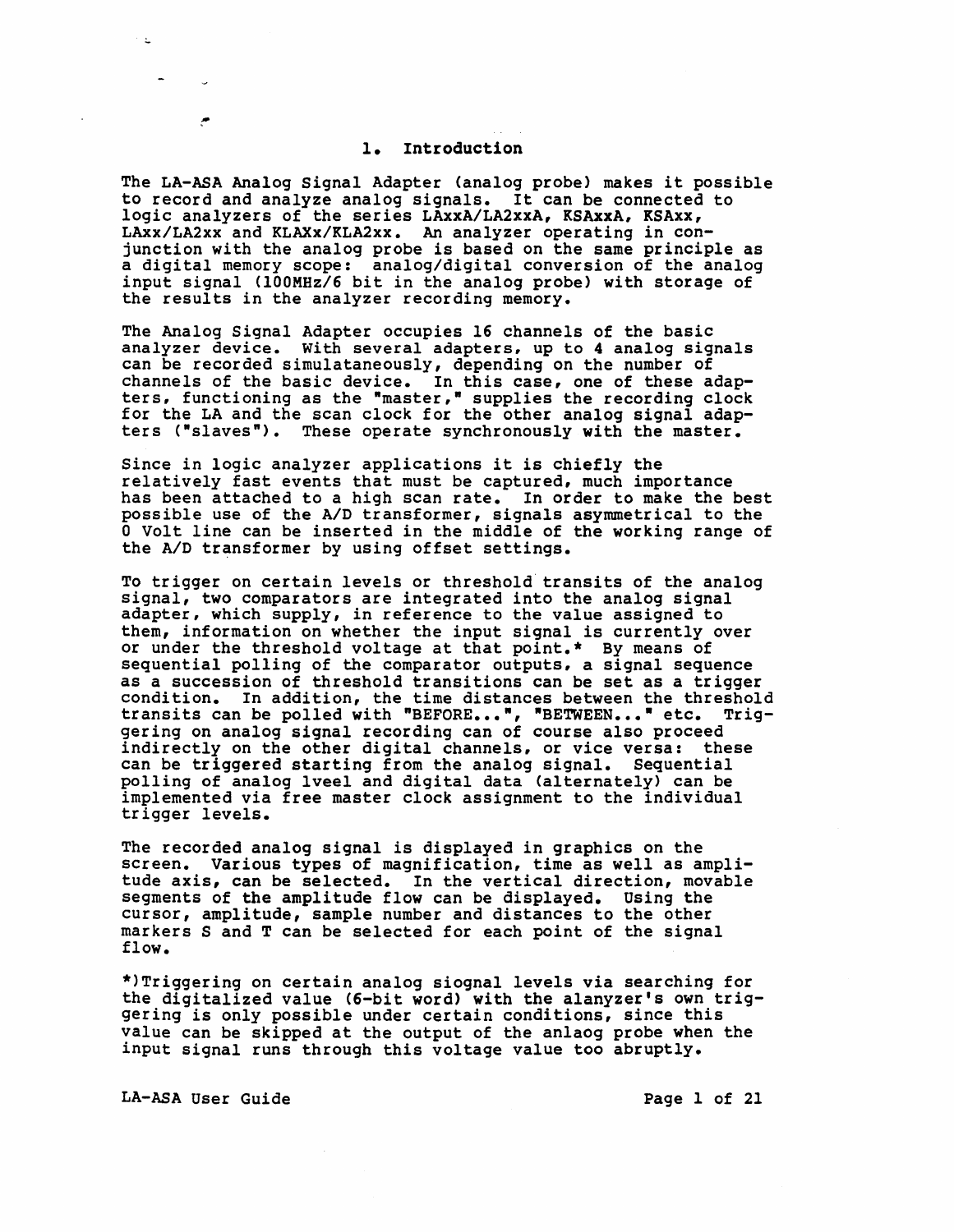1.1. The Features at a Glance

 $\sim$   $\zeta$ 

 $\frac{1}{2}$  and  $\frac{1}{2}$ 

م

- o 100 MHz scan rate, 6-bit resolution
- o programmable input voltage range and offset
- o 2 programmable thresholds
- o triggering on a preset siqnal flow
- o maximum of 2 ••• 4 analog channels simultaneously, depending on the number of channels in the analyzer
- o menu-driven programming for all parameters
- o compatible with all logic analyzers of the series LAxx/LA2xx, LAxxA/LA2xxA, KLAxx/KLA2xx, KSAxx and KSAxxA

1.2. Specifications

| Scan rate:               | 100 MHz  500 kHz in steps of $1-2-5$                                                                                                                                                                                                                            |
|--------------------------|-----------------------------------------------------------------------------------------------------------------------------------------------------------------------------------------------------------------------------------------------------------------|
| Resolution:              | 6 bits                                                                                                                                                                                                                                                          |
| Analog bandwidth:        | 50 MHz at $-3dB$                                                                                                                                                                                                                                                |
| Input impedance:         | 1 MOhm / 15 pF (BNC connector)                                                                                                                                                                                                                                  |
| Input voltage<br>ranges: | $+/- 1.2.5$ and 10 Volt (more voltage ranges<br>via input attenuator                                                                                                                                                                                            |
| Offset settings:         | Range +/- 2.0, 4.0, 9.9 and 9.8 Volt,<br>resolution of 20, 40, 100 and 200mV,<br>depending on input voltage range                                                                                                                                               |
| Threshold settings:      | 2 digital larger/smaller comparators.<br>Range $+/- 0.93$ , 1.86, 4.65, 9.3 Volt,<br>resolution 30, 60, 150 and 300mV, depending<br>on input voltage range.<br>Recognition of current signal level<br>(over/under current threshold) via<br>comparator outputs. |
| Triggering:              | On any signal flow via search of a corres-<br>ponding sequence of comparator output<br>conditions.<br>With the settings "BETWEEN", "BEFORE"<br>etc. the time interval of the trheshold<br>transits can also be evaluated.                                       |

LA-ASA User Guide

Page 2 of 21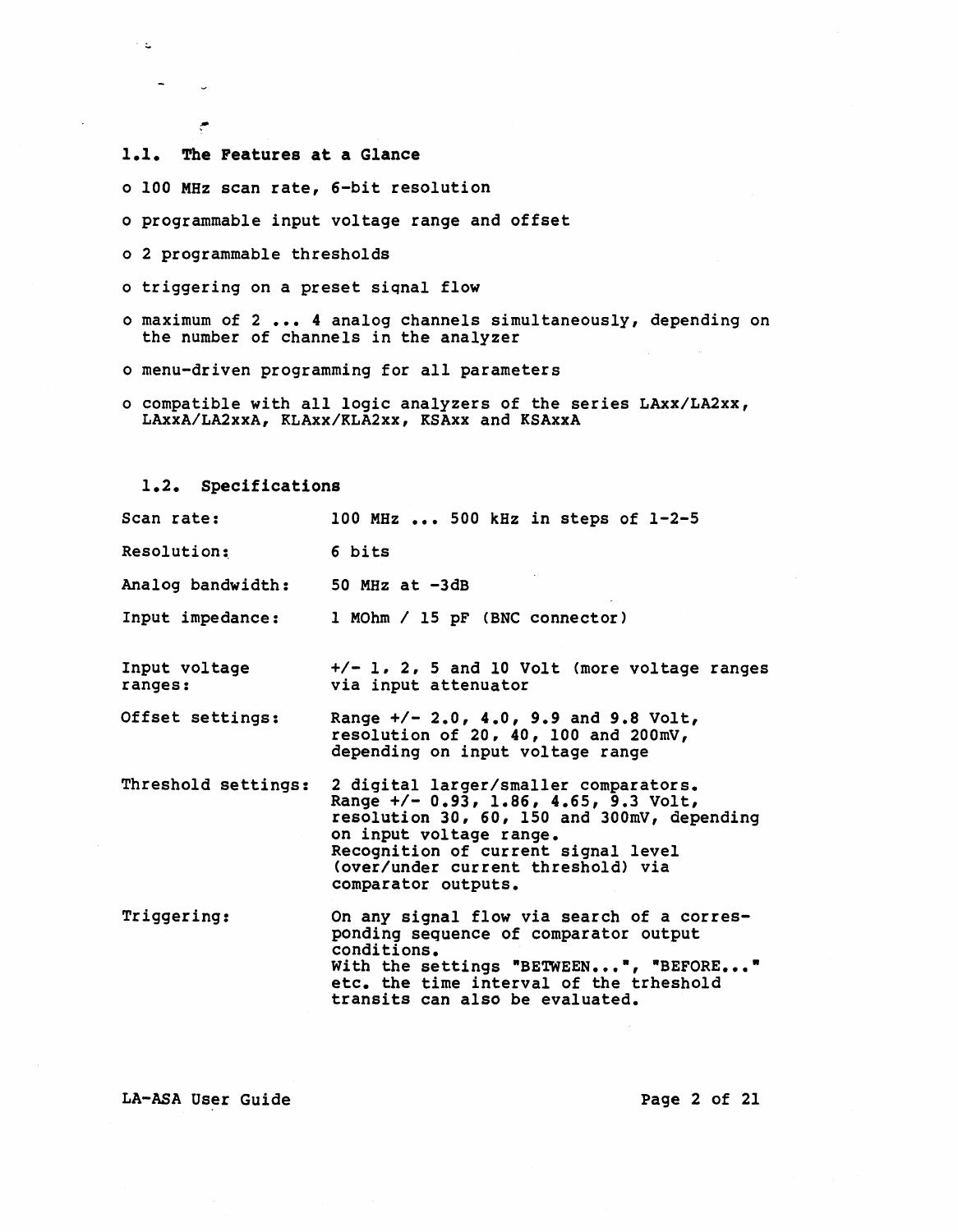- Memory size / time window: At 100Mhz: Time window =  $10$  ns x memory size of the LA .x 2 (for LAxxA/LA2xxA with optional memory size of 8 bits/channel: time window =  $10^{\circ}$  ns<br>x 8192 x 2 =  $160,384$ us) For all other scan rates: Time window = scan rate x memory size
- Assignment to LA inputs:  $1$  sample = 6 data bits + 2 comparator output bits. Parallel recording of two samples in succession at each of 16 inputs: Connect Probe 1 and Probe 2 to input (or Probes 3/4, 5/6. 7/8). clock to Probe J or Probe K.
- Number of analog channels Depending on number of channels of the LA being used: connected to maximum of 4 analog channels to an LA64. Synchronized scanning with a master clock. 16 digital channels can be one LA-ASA analog probe -->
- Display: Graphic display of analog Signal flows. Voltage range (y axis) and time window (x axis) can be selected and moved horizontally and/or vertically. Cursor with selection of sample number, voltage value etc.

(subject to change)

#### 1.3. Nomenclature

 $\sim$   $\in$ 

- LA-ASA analog signal adapter, 100 MHz / 6 bit. 1 analog channel. With software for LAxx/LA2xx or KLAxx/KLA2xx.
- LA-ASA-A Analog signal adapter, 100 MHz / 6 bit. 1 analog channel. With software for LAxxA/LA2xxA.
- KSA-ASA Analog signal adapter. 100 MHz / 6 bit. 1 analog channel. With software for KSAxx connected to a KONTRON KDS or KPDS development system.
- KSA-ASA-A Analog signal adapter, 100 MHz / 6 bit. 1 analog channel. With software for KSAxxA connected to a KONTRON KDS or KPDS development system.
- KPA-ASA-A Analog signal adapter, 100 MHz / 6 bit. 1 analog channel. With software for KSAxx at a KPI interface card (for use with an IBM PC/XT/AT).

LA-ASA User Guide **Page 3 of 21**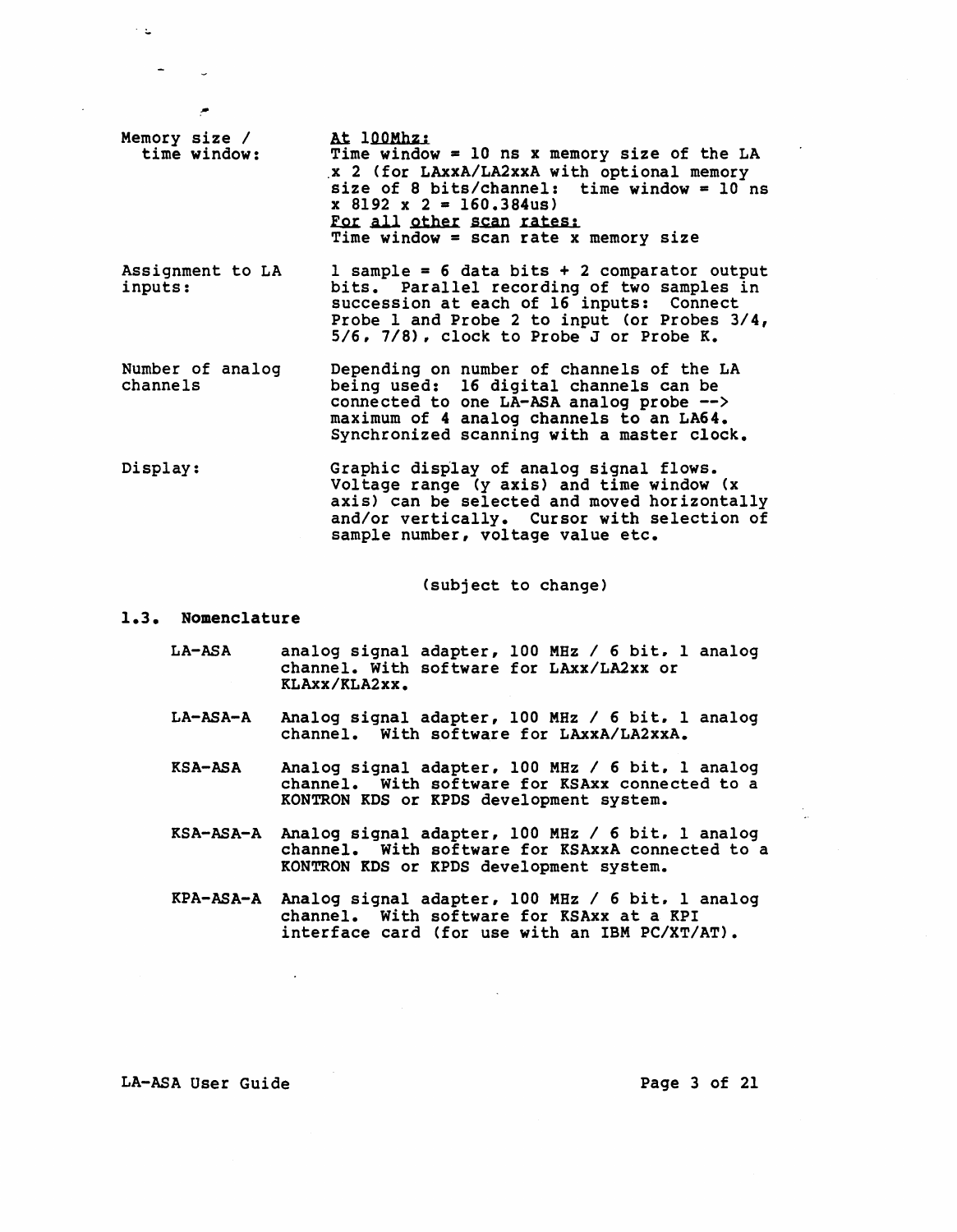#### 2. User Guide

#### 2.1. Connections to the Analog Probe

- >

 $\sim$   $\leq$ 

The signal input of the analog probe is implemented as a BNC connector. If the analog signal to be analyzed has an amplitude of more than +/- 10 Vss, an input attenuator probe like the one used for oscilloscpoes should be connected.

The analog probe is connected to the analyzer via three probes, whose plugs are designated PROBE J, PROBE 1 and PROBE 2. The connection procedures for various modes of operation are described in Section 2.2.

If two or more analog probes are working with an analyzer simultaneously, the master supplies the scan clock via the clock outputs to the slaves at their clock inputs. See Section 2.2.2. for a description of this mode.

Fig. 1: Connections to the Analog Signal Adapter (Analog Probe)

LA-ASA User Guide Page 4 of 21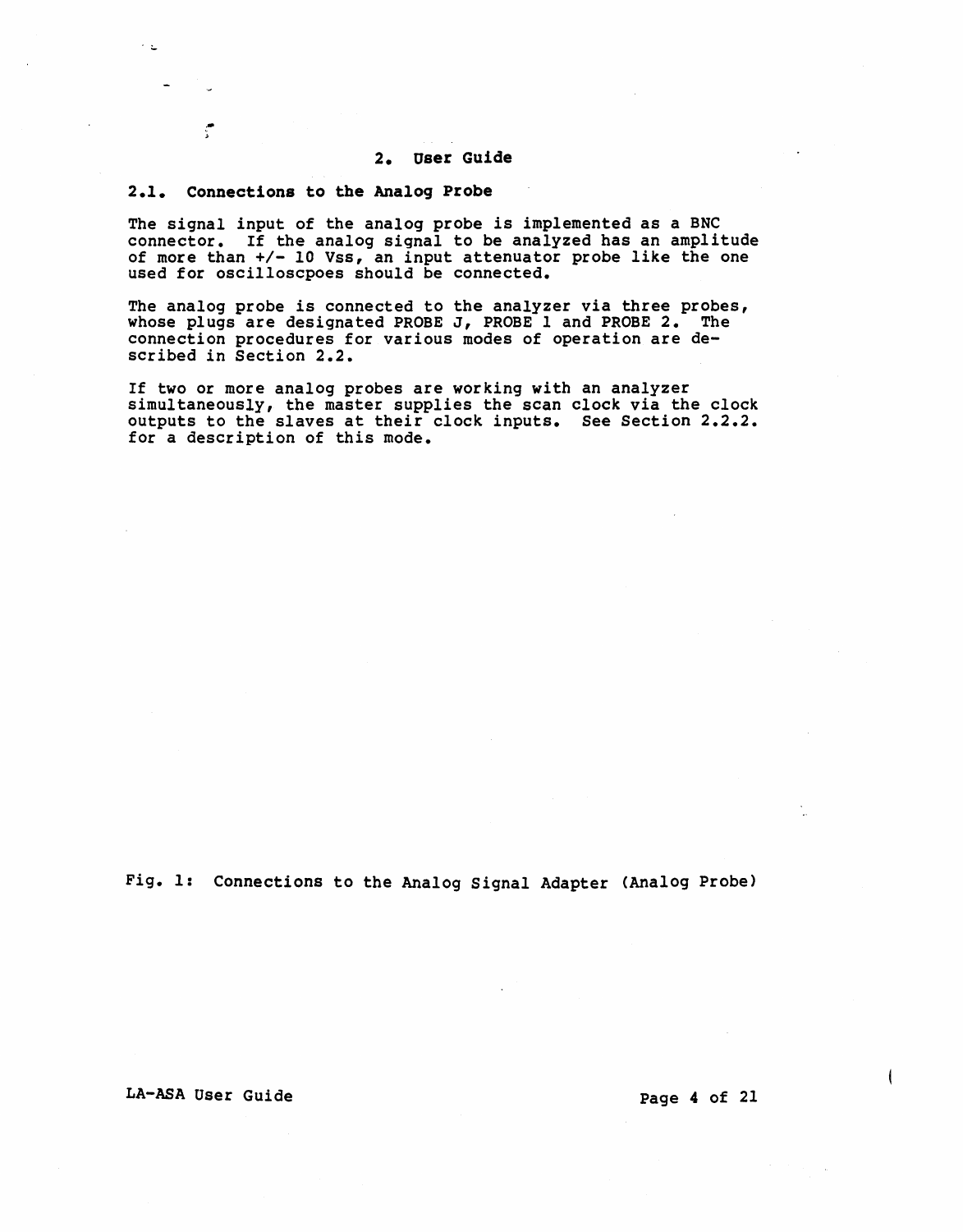# 2.2. Connecting the Ananlog Probe to the Analyzer/<br>Settings in the Configuration Menu

#### 2.2.1. Connecting One Analog Probe

.-

 $\mathbf{r}$ 

The plugs of the three connector cables to the logic analyzer are disignated PROBE 1, PROBE 2, and PROBE J (Fig. 1). The three cables can be connected to the three inputs with the same labels on the LA or KSA back wall. However, all the following methods of connection are possible:

|          |  |  | plug PROBE 1 --> input PROBE 1   |  |
|----------|--|--|----------------------------------|--|
|          |  |  | plug PROBE 2 --> input PROBE 2   |  |
|          |  |  | plug PROBE J --> input PROBE J   |  |
| Ωr       |  |  |                                  |  |
|          |  |  | plug PROBE 1 --> input PROBE 3   |  |
|          |  |  | plug PROBE 2 --> input PROBE 4   |  |
|          |  |  | plug PROBE J --> input PROBE J   |  |
| $\Omega$ |  |  |                                  |  |
|          |  |  | plug PROBE 1 --> input PROBE 5   |  |
|          |  |  | plug PROBE $2$ --> input PROBE 6 |  |
|          |  |  | plug PROBE J --> input PROBE K   |  |
| $\Omega$ |  |  |                                  |  |
|          |  |  | plug PROBE 1 --> input PROBE 7   |  |
|          |  |  | plug PROBE 2 --> input PROBE 8   |  |
|          |  |  | plug PROBE J --> input PROBE K   |  |

The logic analyzer should be turned off when you connect the cables. All three connector cables must always be connected to the logic analyzerl

If an analog probe is connected to the analyzer, this is recognized when the software is loaded, and is announced in the Configuration Menu, as well as in the table temporarily displayed upon booting. which gives information on the hardware configuration of the analyzer.

When the <Menu Std> key is pressed, a special Analog Probe Menu<br>appears after the Configuration Menu. Display of the analog signal itself is called up by pressing the <F5> key.

Immediately after the software *is* loaded, the default setting of external clock with positive edge (e.g. +JO) and the setting of external clock with positive edge very. Thus and the setting of<br>its threshold with ECL automatically appears in the Configuration Menu. If clock rates of <50 MHz are set *in* the Analog Probe menu, clock qualifier bits are also set in the Configuration Menu.

LA-ASA User Guide **Page 5 of 21**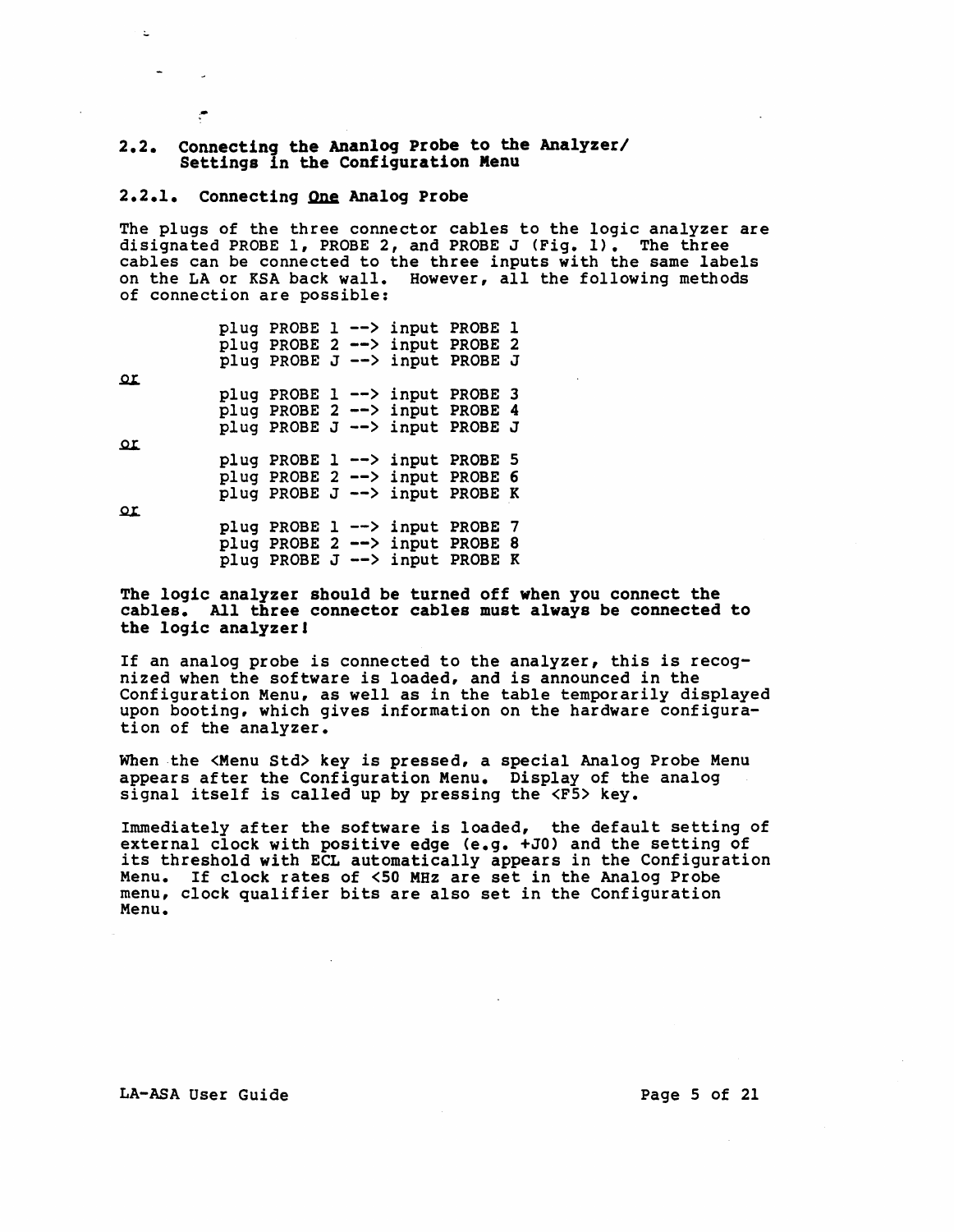#### 2.2.2. Connecting seyeral Analog probes

.-

 $\sim$   $\pm$ 

In accordance with the connection methods described in the preceding section, several analog probes can be connected simultaneously, i.e. 2 analog probes to a 32-channel basic device, 4 analog probes to a 64-channel basic device.

Please note that only one of these analog probes, as the master, supplies the scan clock for the rest of the analog probes (slaves) and the recording clock for the analyzerl

This has the following consequences for the method of connection and the settings required in the Configuration Menu:

- *1.* The analog probes are to be connected with their connector cables PROBE 1 and PROBE 2 to inputs PROBE n (n=successive numbers). For example, if analog probe 1 is connected to inputs PROBE *1* and PROBE 2, then analog probe 2 must be connected to inputs PROBE 3 and PROBE 4. (This does not apply to a 32-channel basic device, such as the LA32A!)
- 2. The analog probe that is connected to the analyzer probe inputs with the lowest probe numbers functions as the master. Your connector cable desiqnated PROBE J should be connected to input PROBE J if this analog probe is connected to PROBE 1/2 or PROBE 3/4, or to input PROBE if it is connected to PROBE 5/6.
- 3. In the Configuration Menu:

a) an ARRANGEMENT must be used in which all clock default fields (CLOCK INPUT line) belonging to the analog probes that are connected are ORed, which is shown as an 0 or OR displayed between them.

b) the clock input belonging to the master analog probe must be set to +JO or +Jl oar +KO or +Kl. The INPUT CLOCK fields of the slave analog probes should be set to OFF.

- 4. The connector cables of the rest of the analog probes<br>(slaves) designated as PROBE J are not to be connected to the analyzer 1
- 5. The clock input of the slave analog probes is to be connected to one of the three clock outputs of the master analog probe (see also Fig. 1). For this. use the connector cables included in the package (mini BNC plugs at each end, one cable per analog probe).

Perfect operation with several analog probes is guaranteed only when all of these instructions have been followed!!

LA-ASA User Guide Page 6 of 21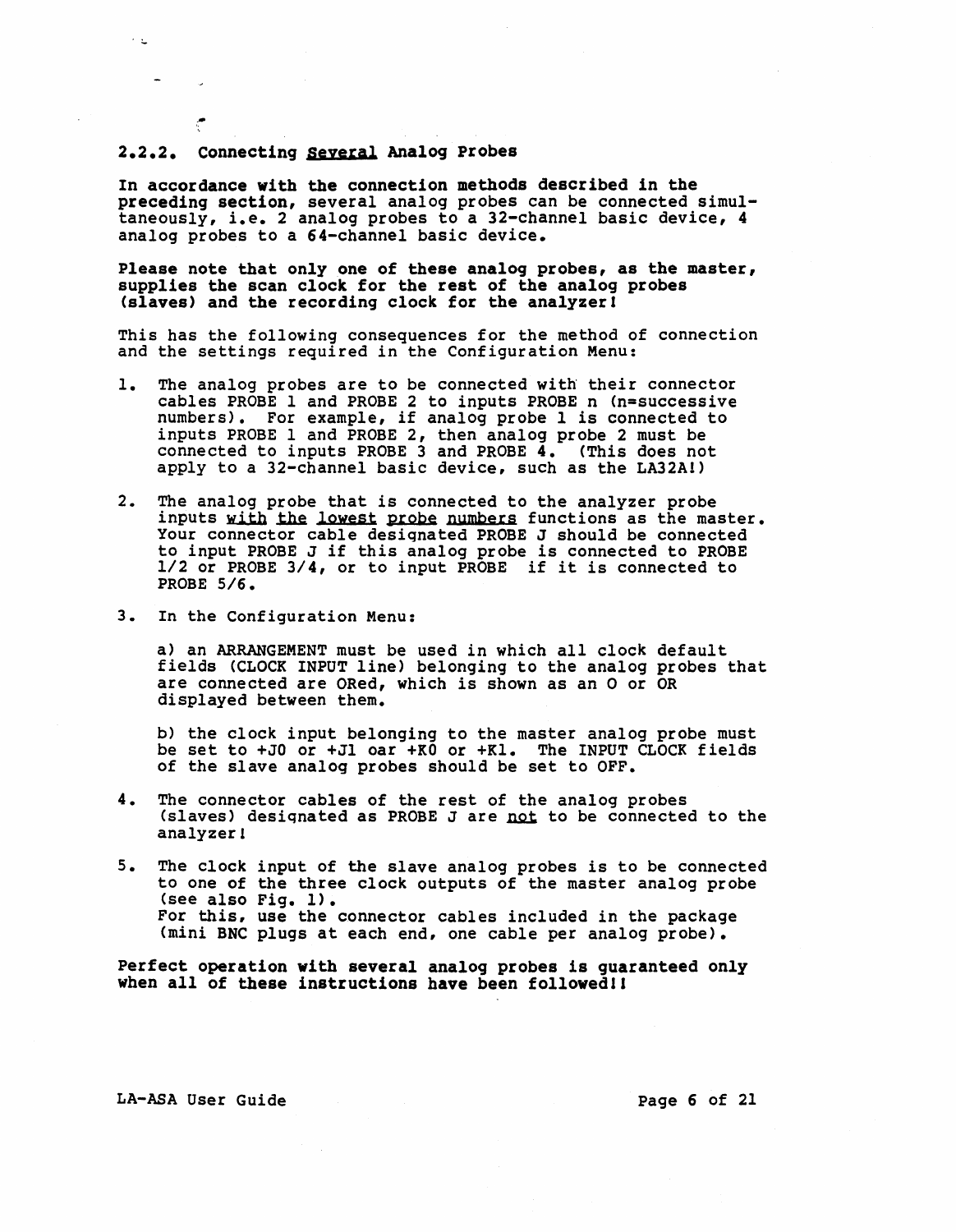#### 2.3. ANALOG PROBE CONPIGURATION Menu

Regardless of whether one or several analog probes is connected, parameter input fields appear for each of these analog probes in a separate column in this menu. Only the clock rate needs to be set once, since several analog probes always function in master/slave mode (see Section 2.2.2.1). Which analog probe functions as master and which as slave, or the LA probe inputs functions as master and which as slave, or the LA probe inputs they are connected to, is shown at the head of the parameter column or in the line reading "Probes connected to...'

#### $2.3.1.$ Input Range

Possible settings are  $+/- 1V$ ,  $+/- 2V$ ,  $+/- 5V$  and  $+/- 10V$ . If the level of the input signal exceeds the  $+/-$  10V range, an oscilloscope input attenuator should be connected in front. If the input signal is asymmetrical to the 0 V line, we recommend setting an offset:

#### 2.3.2. Offset

The offset should be input with a positive sign if the middle signal level > 0 V, and with a negative sign when it is  $<$  0 V. "Middle signal level" here is the midpoint between the maximum and minimum current value of the signal.

The size of the offset should be set as close as possible to this middle signal level. This applies especially when the entire signal amplitude (point to point) equals or is only a little under one of the possible input range settings. This type of offset setting guarantees that a range which does not exceed the input voltage range can be selected that makes the best possible use of the available resolution.

The range and resolution of the offset that you can set depend on the input range selected (see also Specifications, Section 1.2.). If too large a value is entered, the range is automatically corrected; if unavailable intermediate values are entered, they are rounded down to the next smaller (absolute) values.

#### 2.3.3. Opper Trigger Level I Lower Trigger Level

The setting for these thresholds is used for triggering (see Section 2.5.) on certain signal levels, threshold transits, as well as (for sequential polling) for triggering on certain signal flows:

The two threshold voltages entered here are used as comparison<br>levels for two ECL comparators integrated into the analog probe. With this level, each sample of the analog input signal is compared to "larger than" and "smaller than."<br>Depending on the thresholds that were set, the two high-order bits of analog probe outputs PROBE 1 and PROBE 2 indicate whether the input signal for the current sample is over or under the current threshold:

LA-ASA User Guide **Page 7 of 21**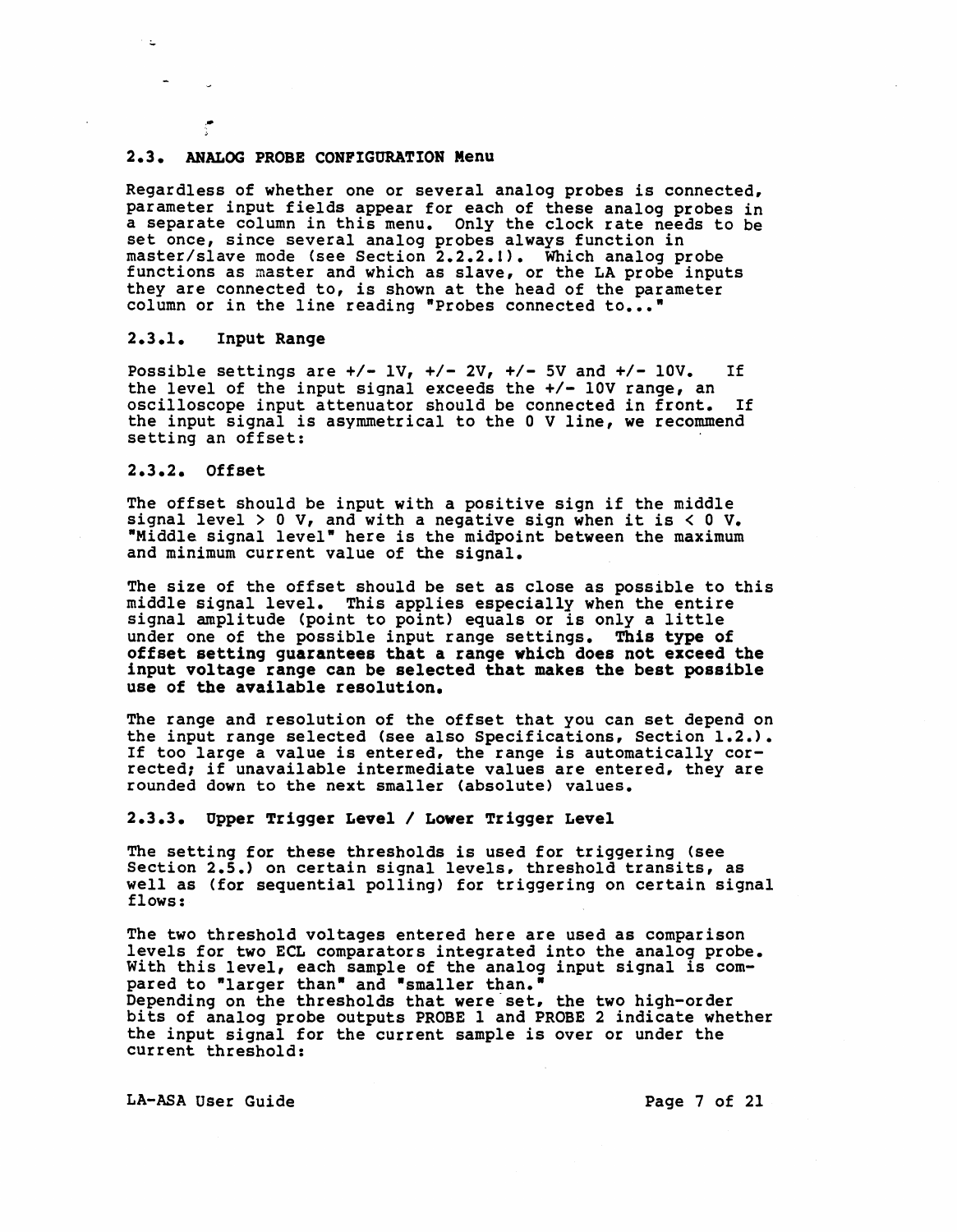bit  $7 = 1$ " -> signal is over the Upper Trigger Level bit  $7 = 10$ " -> signal is under the Upper Trigger Level bit  $6 = "1" \rightarrow signal$  is over the Lower Trigger Level bit  $6 = 6$ . Signal is under the Lower Trigger Level

Fig. 2: Distribution of input voltage ranges into three ranges and condition of bit 7 and bit 6 of PROBE 1 and PROBE 2 for signal levels in these ranges.

By searching for bit combinations 10, 00 or 01 (bit 7, bit 6) in the triggering, a current value for the signal level is implicit- ly searched which lies over the upper threshold, between the two thresholds or below the lower threshold.

The range and resolution of the Upper Trigger Level and Lower Trigger Level that can be set depend on the input Range set (see also Specifications, Section 1.2.). If too large a value is also specifications, section 1.2.,. If too large a value is<br>entered, it is automatically corrected; if unavailable intermediate values are entered. they are rounded down to the next smaller (absolute) values.

#### 2.3.4. Sample Rate

\*

 $\sim 10$ 

Scan rates can be set from 500 kHz .. 100 MHz in steps of 1-2-5.

If several analog probes are connected. they function in masterslave mode (see Section 2.2.2.). Therefore only one common sample rate should be set.

For sample rates  $< 50$  MHz, a clock qualifier is automatically set in the Configuration Menu on which the recording clock of the analyzers is "subdivided." The analog probe supplies the corresponding qualifier siqnals.

The analyzer recording clock at sample rates 100 MHz and 50 MHz is identical in both cases (50 MHz); in the case of 50 MHz only every other recorded sample is evaluated in software (see Section 2.4.). Please note that when the scan rate is reduced from 100 MHz to 50 MHz the time window that is captured is not enlarged. This is only the case when the scan rate is reduced further!

LA-ASA User Guide **Page 8 of 21**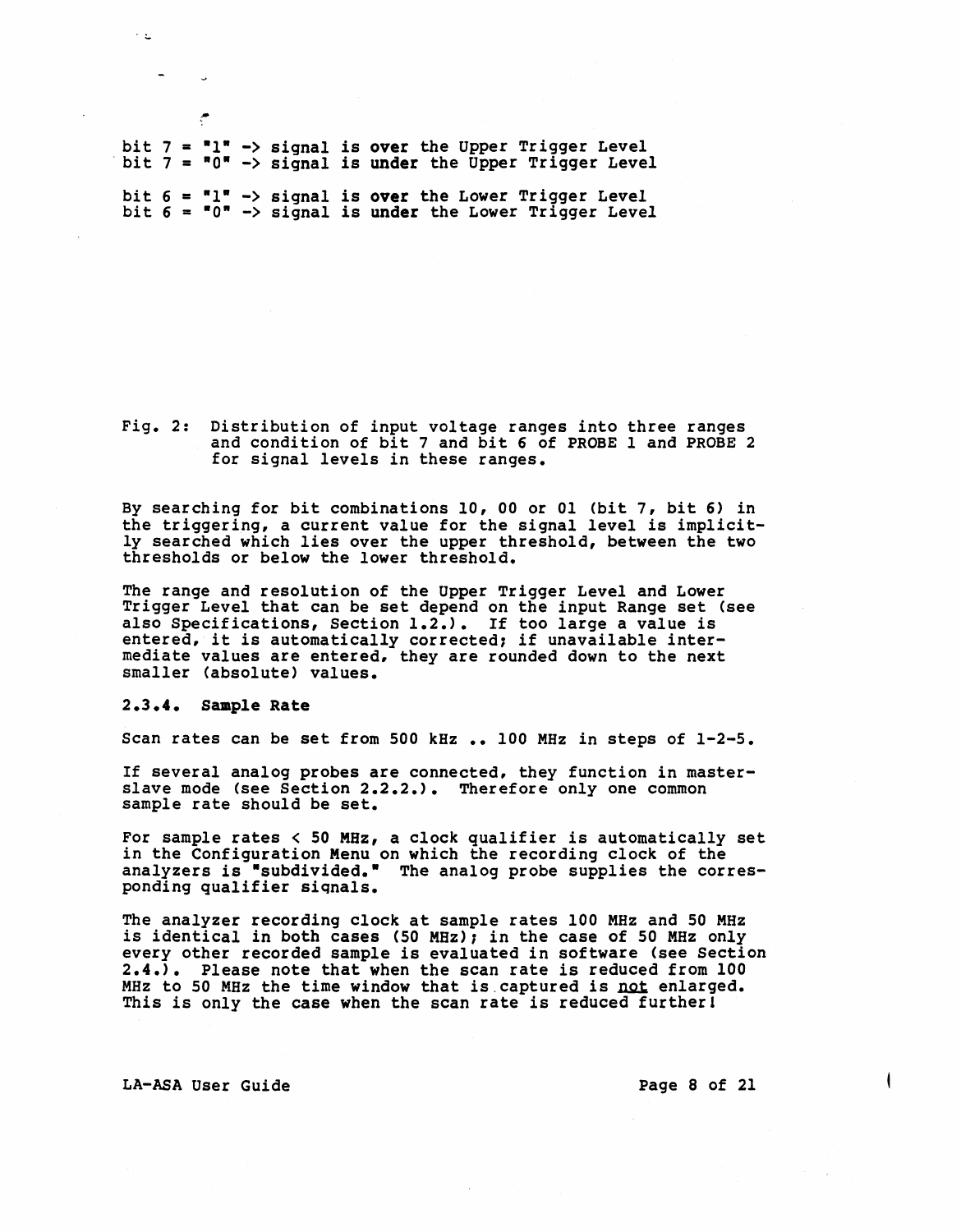#### 2.4. Interpreting Data in the Data List

 $\pm$ 

#### 2.4.1. Sample Order at 100Khz Scan Rate

Since the clock rate for recording with external clocks cannot exceed 50 MHz, at a scan rate of 100 MHz the analog probe must transfer two successive samples together to the analyzer. The required recording clock for the analyzer is thus reduced to 50 MHz.

An advantage of this type of recordding is that fact that the time window that can be captured is doubled:

time window at 100 MHZ = 2 x memory size x 10 ns

For a basic device with a memory depth of 2K bits/channel, this results in a time window of 40.96 us, at 4K bits/channel it is 81.82 us, and at 8K bits/channel 163.84 us.

Every two successive samples are read via PROBE 1 and PROBE 2. The first sample (in time) of this sample pair appears on PROBE 1, the second on PROBE 2.

#### 2.4.2. Sample Order at <100MHz Scan Rate

If 50 MHz is set as the sample rate in the Configuration Menu, only every other sample of the analog probe is evaluated by software during graphic display of the analog signal. This refers to *all* data read via PROBE 1. There are no changes in clock setting and recording mode compared to the 100 MHz sample rate.

For scan rates of  $\leq$  50 MHz, clock qualifier bits are automatically set that subdivide the recording rate for the logic analyzer appropriately. For these scan rates *also,* only the data read over PROBE I are evaluated.

For all scan rates from 500 kHz to 50 MHz inclusive, the following is the time window that can be captured directly from memory:

time window at 50 MHz and less = memory size x scan rate

2.4.3. Channel Assignment of Data and Comparator Bits

Each sample read into the analyzer basically consists of the actual data (6 bits, output of A/D transformer) and the level information referenced to the Upper Trigger Level or Lower Trigger Level (2 bits, outputs of the comparators).

LA-ASA User Guide **Page 9 of 21**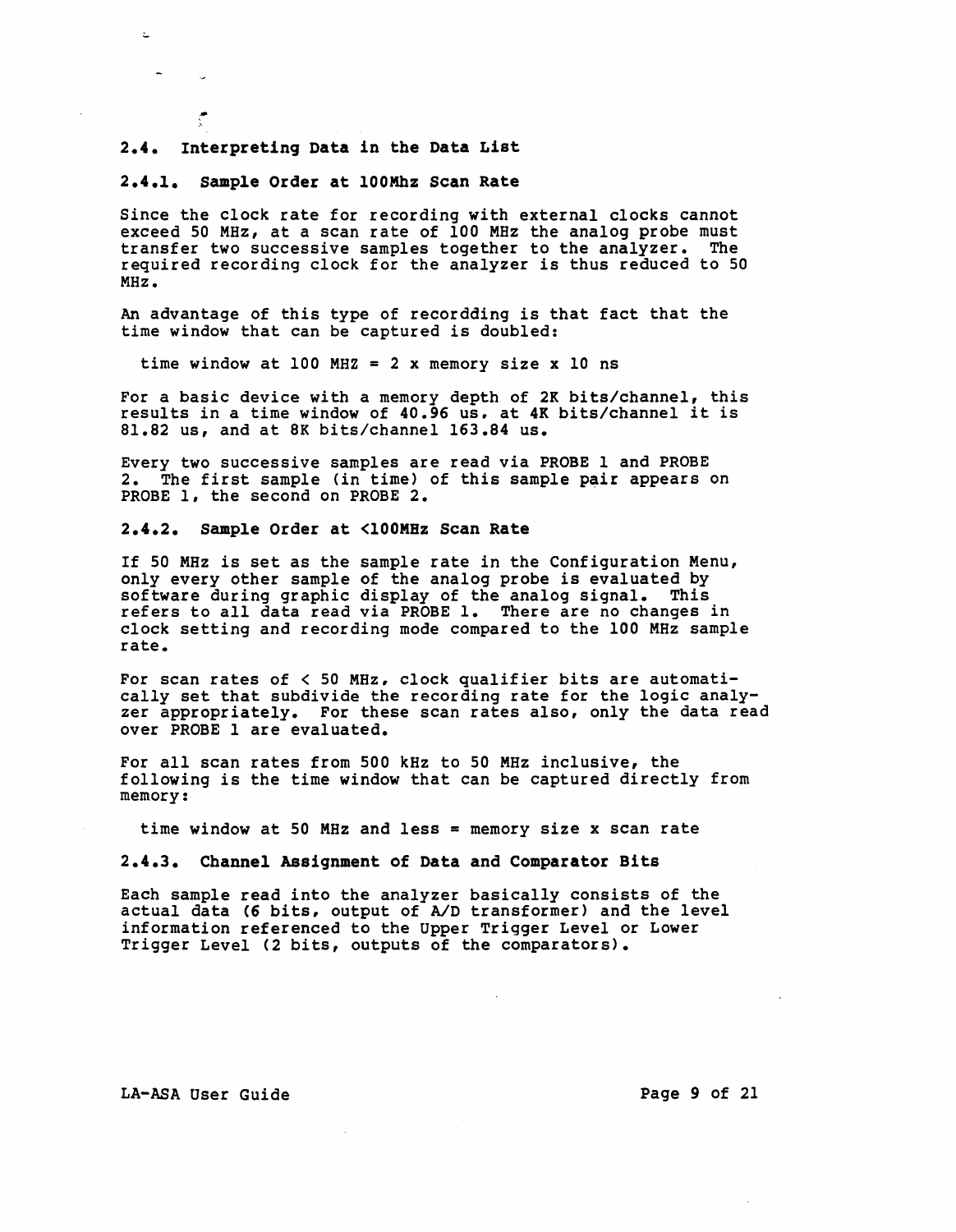bit 7 6 5 4 3 2 1 0  $\ddot{\phantom{a}}$  $\blacktriangle$  $\blacktriangle$  $\overline{\phantom{a}}$ Upper Trigger Level  $--+$  $\mathbf{I}$  $\mathbf{I}$  $\mathbf{I}$  $\mathbf{1}$  $\mathbf{I}$ r----+----+----+----+----+ data Lower Trigger Level -------+

 $data = 00$  DEC  $\rightarrow$  negative input signal in the range selected  $data = 63$  DEC => positive input signal in the range selected

bit  $7 = "1" \rightarrow signal$  is over the Upper Trigger Level bit  $7 = 0$ " -> signal is under the Upper Trigger Level

bit  $6 = "1" \rightarrow signal$  is over the Lower Trigger Level bit  $6 = 0$ " -> signal is under the Lower Trigger Level

(see also Fig. 2 in Section 2.3.3.1)

As described in Section 2.4.1., at a scan rate of 100 MHz two successive samples are read into the analyzer together. The above assignment of data and trigger level bits there fore also applies to samples read via PROBE 1 as for PROBE 2.

At scan rates below 100 MHz, only the data read via PROBE 1 are evaluated (see Section 2.4.2.).

#### LA-ASA User Guide **page 10 of 21**

 $\sim$  5.

۴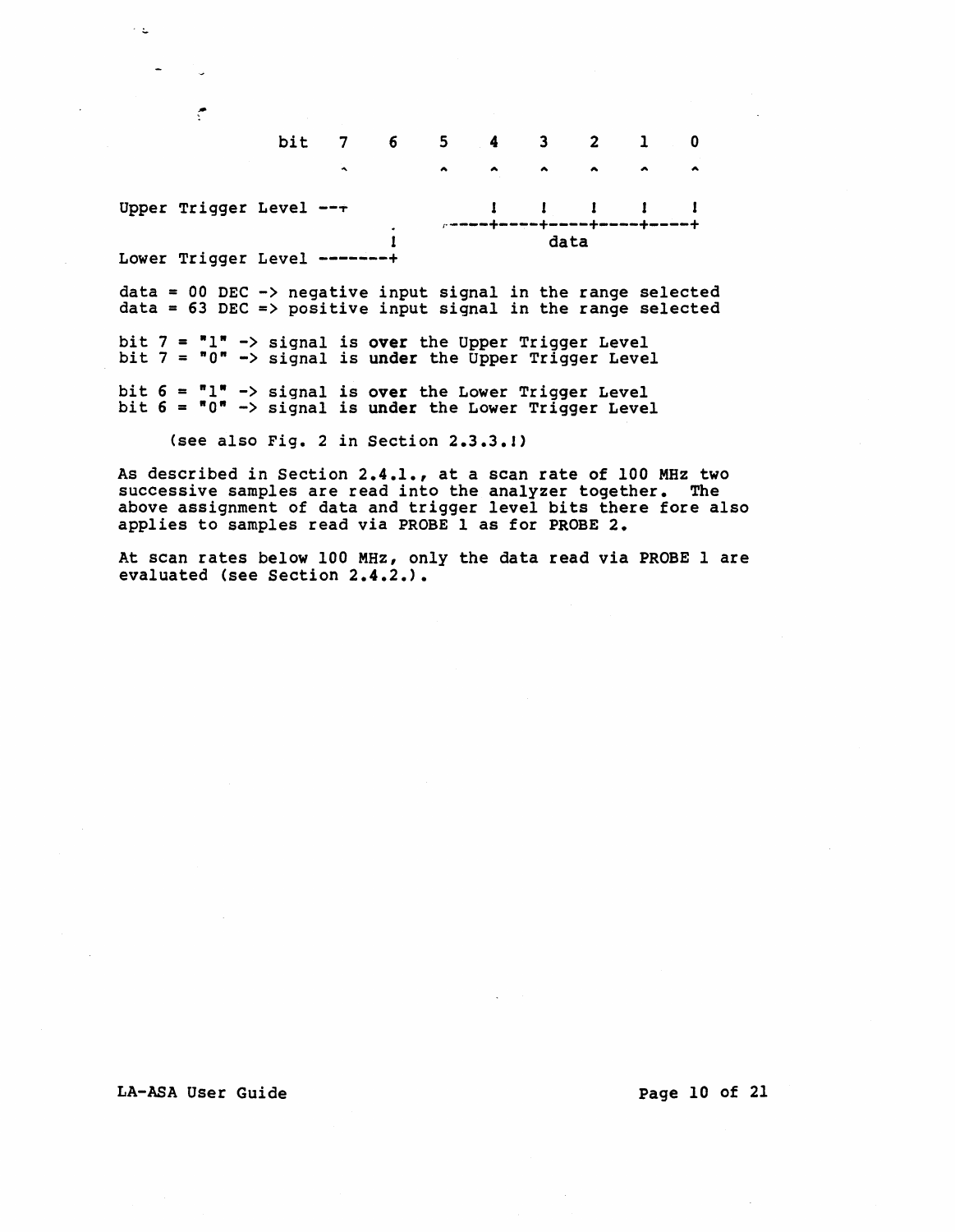#### 2.5. Triggering

 $\sim$   $\omega$ 

#### 2.5.1. Triggering on the Analog Signal

#### 2.5.1.1. Trigger Words Used

Depending on the slope of an analog signal during transit through certain threshold voltages, during the signal's A/D conversion the digitalized value that corresponds exactly to this threshold voltage is frequently skipped over, therefore there should be no triggering on the data bits (bits 0 ••• 5). Otherwise there is the risk that the analog input signal might have traversed this level, but the fact was not recognized in the triggering!

Normally only bit 6 and bit 7 are used in triggering, the search is for when the Upper Trigger Level (bit 7) or Lower Trigger Level (bit 6) is exceeded or not met.

The corresponding trigger words should be defined int he Trigger<br>Word Menu as follows:

In this example, the analog probe is connected to analyzer inputs PROBE 1, PROBE 2 and PROBE J.

With trigger word LOW, input levels below the Lower Trigger Level are searched; with trigger word HIGH, levels above the Upper Trigger Level are searched; with trigger word MED, values between these two thresholds are searched.

In groups A and B, two successive samples are checked (see Section 2.4.1.) during this. If threshold transits are recognized immediately, even if only one sample transits the Trigger Level, then Group A and B must be polled individually with different trigger words, as described below in Section 2.5.1.3.:

LA-ASA User Guide **Page 11 of 21**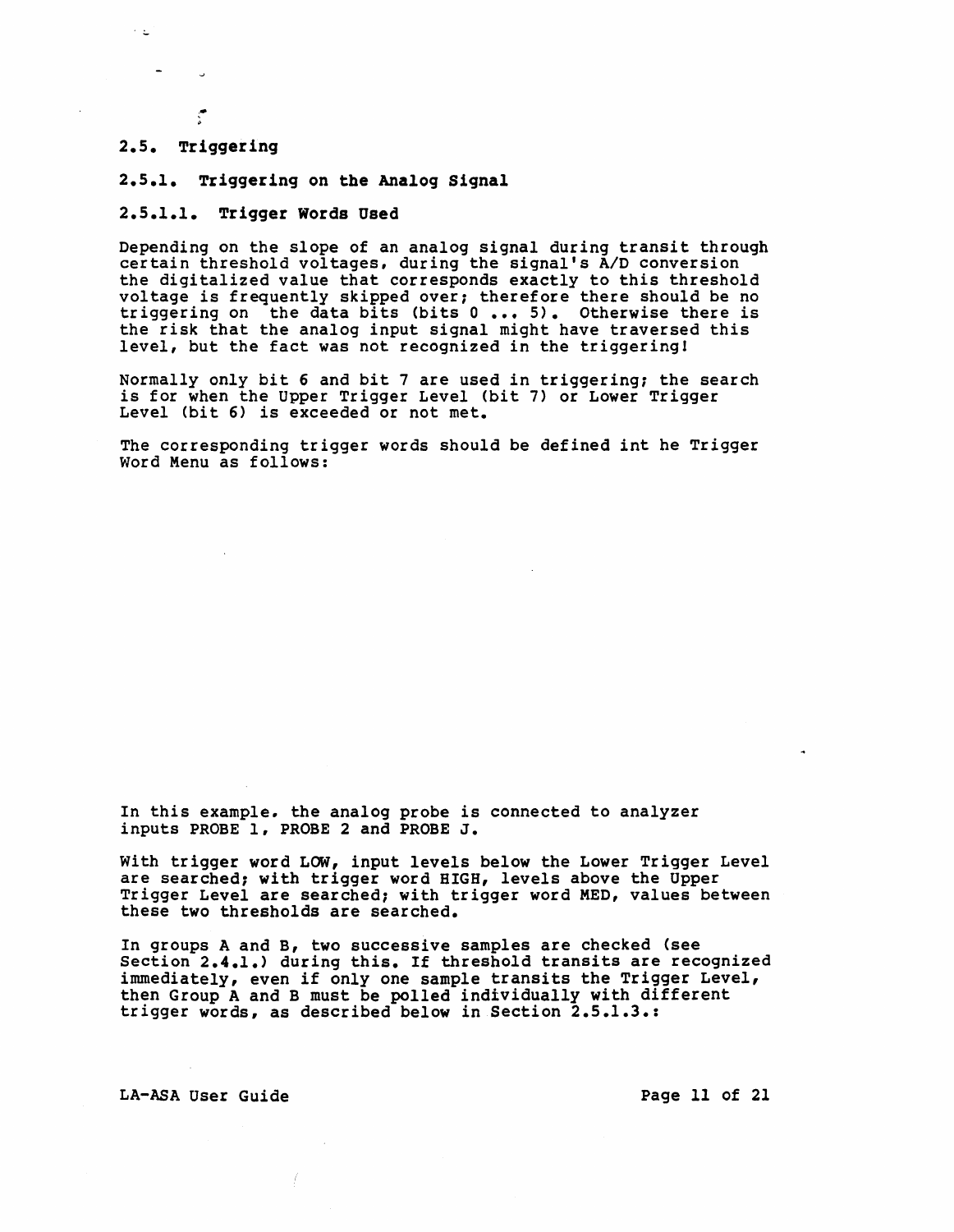If only samples evaluated in the analog display are to be triggered on., at scan rates of 500 kHz ••• 50 MHz only the words LOW 1. MED 1, and HIGHI can be used (see also Section 2.4.1. and  $2.4.2.$ ).

#### 2.5.1.2. Using the Trigger Filter

.- >

With the words LOW, MED and HIGH as defined in the previous section, levels are searched that are between two successive 10 ns samples (groups A and B). This corresponds functionally to is samples tyroups A and b). This corresponds runctronally the trigger filter is explicitly input at = 02, a level *is* searched that extends over 4 samples (at 10 ns) etc.

This applies to a scan rate of 100 MHz. At 50 MHz and slower, only the smaples on probe 1 are evaluated. If trigger words LOW 1. MED 1 and HIGH1 are used a trigger filter =  $n$  is set, this means that the level is searched at n successive samples of the sample rate selected.

Basically the following is valid: To avoid triggering on outliers of short duration, at 100 MHz the words LOW, MED and HIGH are used; for all other scan rates, a trigger filter > 01 should be set when LOW 1, MED 1 and HIGHI are used.

#### 2.5.1.3. Triggering on Rising or Falling Edges

In order to trigger on a signal transit through the Upper Trigger Level or athe Lower Trigger Level, it is not sufficient to search the condition LOW, MED, HIGH etc.; on the contrary, the first appearance must be recognized. If rising and falling edges are to be differentiated. then the previous level condition must be polled first *in* seguential triggering:

LA-ASA User Guide Page 12 of 21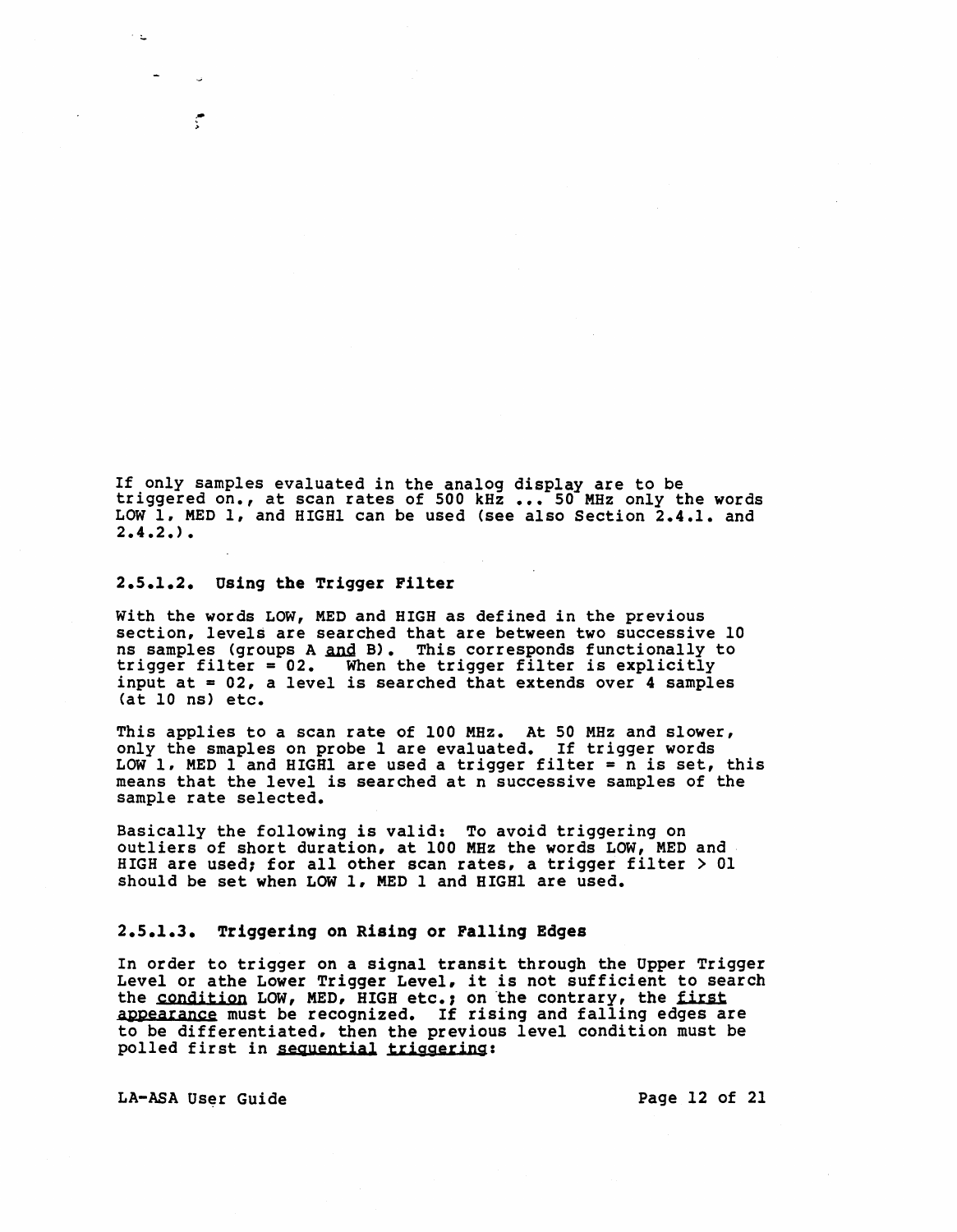a) rising edge through the Lower Trigger Level

TRIGGER FILTER 01 ON ALL LEVELS<br>NORMAL RECORDING FOR ALL LET RECORDING FOR ALL LEVELS

 $\sim$   $\omega$ 

 $\frac{1}{2}$ 

1> IF LOW IS TRUE 00001 TIMES ANYTIME WITH C2 THEN GOTO 2

NO SECOND TRIGGERWORD<br>2> IF MED GOES TRUE 00 2> IF MED GOES TRUE 00001 TIMES ANYTIME WITH C2 THEN TRIGGER NO SECOND TRIGGERWORD

For logic analyzers of the series LAxx/LA2xx, KLAxx/KLA2xx and KSAxx, the trigger setting "GOES ..." is not available. "IS TRUE" is used instead at level 2.

For scan rates of 500 kHz ... 50 MHz, LOW 1 (instead of LOW) or MED 1 (instead of MED) can be used, but do not have to be.

For a scan rate of 100 MHz, a threshold transit can be recognized more exactly using ORed polling of the level conditions at PROBE 1 and PROBE 2; then, of course, there may be triggering on outliers of short duration:

TRIGGER FILTER 01 ON ALL LEVELS<br>NORMAL RECORDING FOR ALL LE RECORDING FOR ALL LEVELS

- 1> IF LOW 1 IS TRUE 00001 TIMES ANYTIME WITH C2 THEN GOTO 2 BUT IF LOW 2 IS TRUE THEN GOTO 2
- 2> IF MED 1 GOES TRUE 00001 TIMES ANYTIME WITH C2 THEN TRIGGER BUT IF MED 2 GOES TRUE THEN TRIGGER
- b) rising edge through Opper Trigger Level

According to the same principle, a rising edge is triggered on through the Upper Trigger Level:

TRIGGER FILTER 01 ON ALL LEVELS<br>NORMAL RECORDING FOR ALL LE RECORDING FOR ALL LEVELS

- 1> IF MED IS TRUE 00001 TIMES ANYTIME WITH C2 THEN GOTO 2 NO SECOND TRIGGERWORD
- 2> IF HIGH GOES TRUE 00001 TIMES ANYTIME WITH C2 THEN TRIGGER NO SECOND TRIGGERWORD

For logic analyzers of the series LAxx/LA2xx, KLAxx/KLA2xx and KSAxx, the trigger setting "GOES ..." is not available. "IS TRUE" is used instead at level 2.

For scan rates of 500 kHx ... 50 MHz, MED 1 (instead of MED) or HIGHI (instead of HIGH) can be used, but do not have to be.

For a scan rate of 100 MHz, a threshold transit can be recognized more exactly using ORed polling of the level conditions at PROBE 1 and PROBE 2; then, of course, there may be triggering on outliers of short duration:

LA-ASA User Guide Page 13 of 21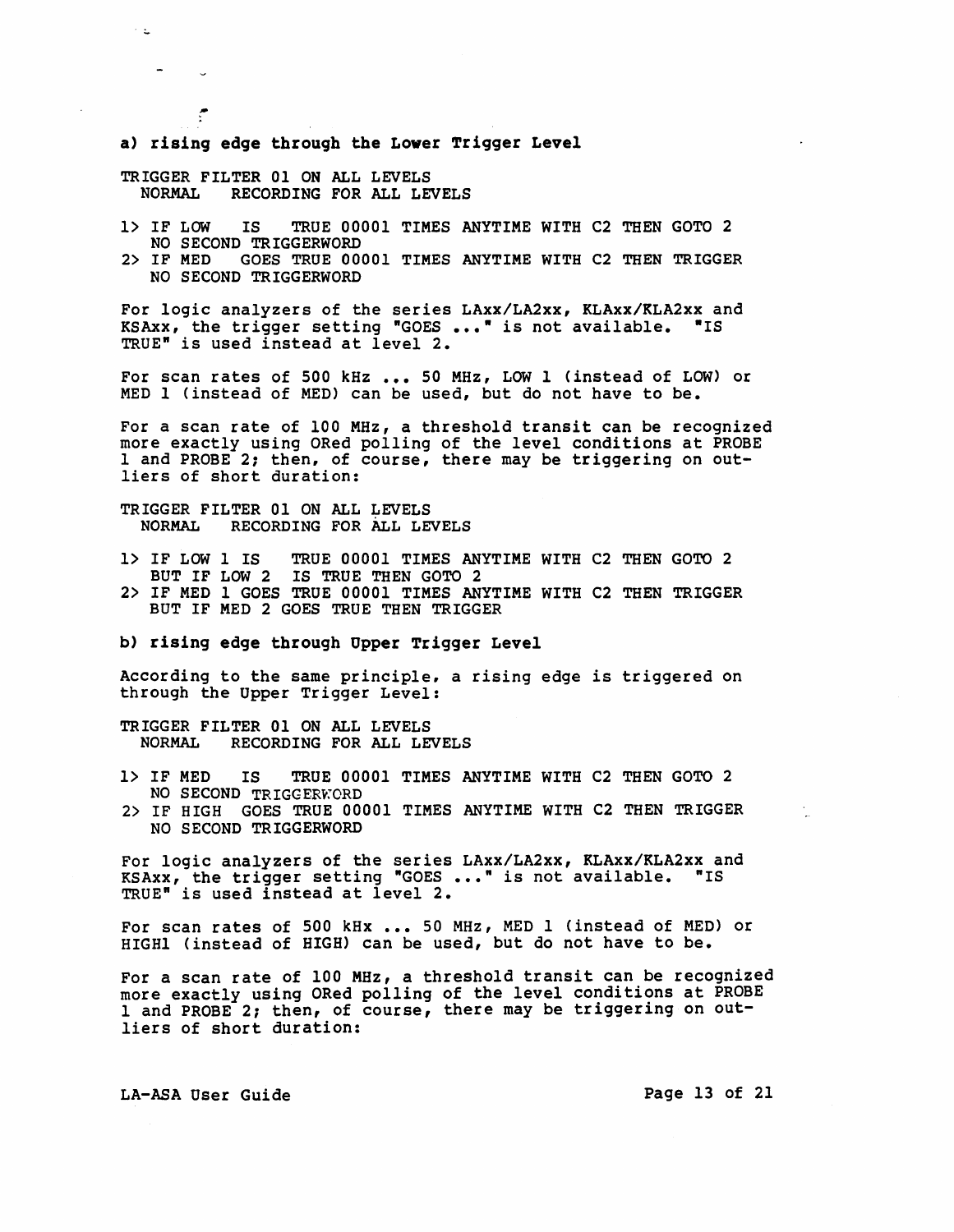TRIGGER FILTER 01 ON ALL LEVELS<br>NORMAL RECORDING FOR ALL LE RECORDING FOR ALL LEVELS

:..

۴

- 1> IF MED 1 IS TRUE 0'0001 TIMES ANYTIME WITH C2 THEN GOTO 2 BUT IF MED 2 IS TRUE THEN GOTO 2
- 2> IF HIGHI GOES TRUE 00001 TIMES ANYTIME WITH C2 THEN TRIGGER BUT IF HIGH2 GOES TRUE THEN TRIGGER

c) falling edge through Lower Trigger Level

According to the same principle, a falling edge is triggered on through the Lower Trigger Level:

TRIGGER FILTER 01 ON ALL LEVELS<br>NORMAL RECORDING FOR ALL LE RECORDING FOR ALL LEVELS

- 1> IF MED IS TRUE 00001 TIMES ANYTIME WITH C2 THEN GOTO 2 NO SECOND TRIGGERWORD
- 2> IF LOW GOES TRUE 00001 TIMES ANYTIME WITH C2 THEN TRIGGER NO SECOND TRIGGERWORD

For logic analyzers of the series LAxx/LA2xx, KLAxx/KLA2xx and KSAxx, the trigger setting "GOES ..." is not available. "IS TRUE" is used instead at level 2.

For scan rates of 500 kHz ••• 50 MHz, MED 1 (instead of MED) or LOW 1 (instead of LOW) can be used, but do not have to be.

For a scan rate of 100 MHz, a threshold transit can be recognized more exactly using ORed polling of the level conditions at PROBE 1 and PROBE 2; then, of course, there may be triggering on outliers of short duration:

TRIGGER FILTER 01 ON ALL LEVELS NORMAL RECORDING FOR ALL LEVELS

- 1> IF MED 1 IS TRUE 00001 TIMES ANYTIME WITH C2 THEN GOTO 2 BUT IF MED 2 IS TRUE THEN GOTO 2
- 2> IF LOW 1 GOES TRUE 00001 TIMES ANYTIME WITH C2 THEN TRIGGER BUT IF LOW 2 GOES TRUE THEN TRIGGER

d) falling edge through Lower Trigger Level

According to the same principle, a falling edge is triggered on through the Upper Trigger Level:

TRIGGER FILTER 01 ON ALL LEVELS<br>NORMAL RECORDING FOR ALL LE RECORDING FOR ALL LEVELS

- 1> IF HIGH IS TRUE 00001 TIMES ANYTIME WITH C2 THEN GOTO 2 NO SECOND TRIGGERWORD
- 2> IF MED GOES TRUE 00001 TIMES ANYTIME WITH C2 THEN TRIGGER NO SECOND TRIGGERWORD

LA-ASA User Guide **Page 14 of 21**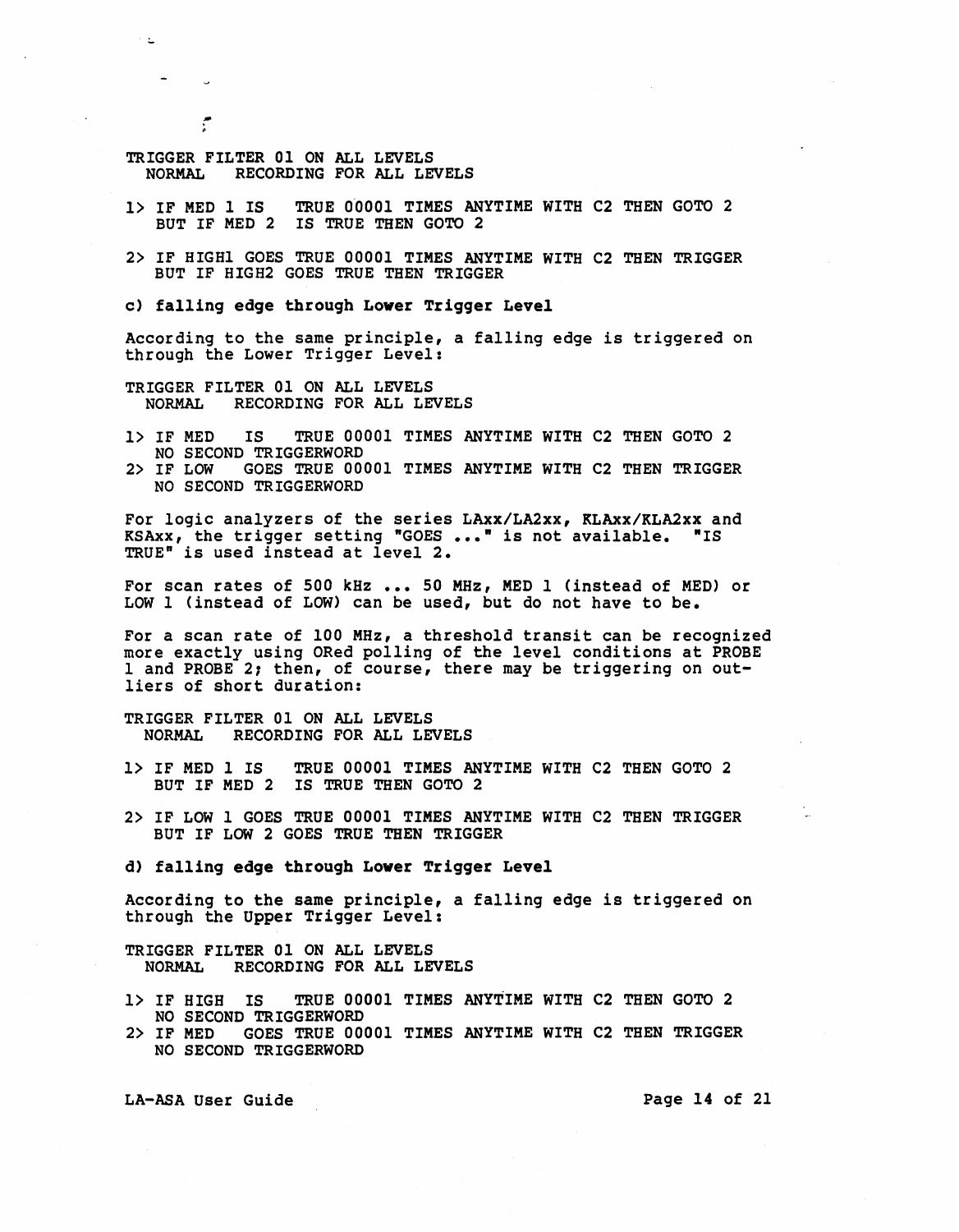For logic analyzers of the series LAxx/LA2xx, KLAxx/KLA2xx and KSAxx, the trigger setting "GOES ..." is not available. "IS TRUE" is used instead at level 2.

For scan rates of 500 kHz ... 50 MHz, HIGHl (instead of HIGH) or MED 1 (instead of MED) can be used, but do not have to be.

For a scan rate of 100 MHz, a threshold transit can be recognized more exactly using ORed polling of the level conditions at PROBE 1 and PROBE 2; then, of course, there may be triggering on outliers of short duration:

TRIGGER FILTER 01 ON ALL LEVELS<br>NORMAL RECORDING FOR ALL LE RECORDING FOR ALL LEVELS

- 1> IF MED 1 IS TRUE 00001 TIMES ANYTIME WITH C2 THEN GOTO 2 BUT IF MED 2 IS TRUE THEN GOTO 2
- 2> IF HIGHI GOES TRUE 00001 TIMES ANYTIME WITH C2 THEN TRIGGER BUT IF HIGH2 GOES TRUE THEN TRIGGER

#### 2.5.2. Indirect Triggering via Digital Signals

Basically, analog signals can also be recorded indirectly bu triggering on digital signals simultaneously. In this case, all bits assigned to the analog probe are to be set at don't care in the trigger words.

Analog signal triggering proceeds simultaneously with the rest of the channels of the basic device ("digital signals"). However, a time assignment of analog probe data with data from the other channels is possible only if the channels either are recorded with the logic analyzer's internal clock, or if their sample time points are captured with the Time Measurement option (-TM Option) if recorded with external clocks.

#### 2.5.3. Triggering on Analog And Digital Signals

Since the recording clock supplied by the analog probe and the recording clocks of the other channels are basically asynchronous to each other, digital and analog signals can be triggered on only sequentially or alternatingly:

For this, the recording clock of the digital signals should be assigned as the master clock for their trigger words in the Trigger Word Menu, while the clock supplied by the analog probe should be designated the master clock for the analog signal trigger words.

Calling up these trigger words in the-Trigger Sequence Menu causes triggering alternately on analog and digital Signals in different trigger levels.

LA-ASA User Guide Page 15 of 21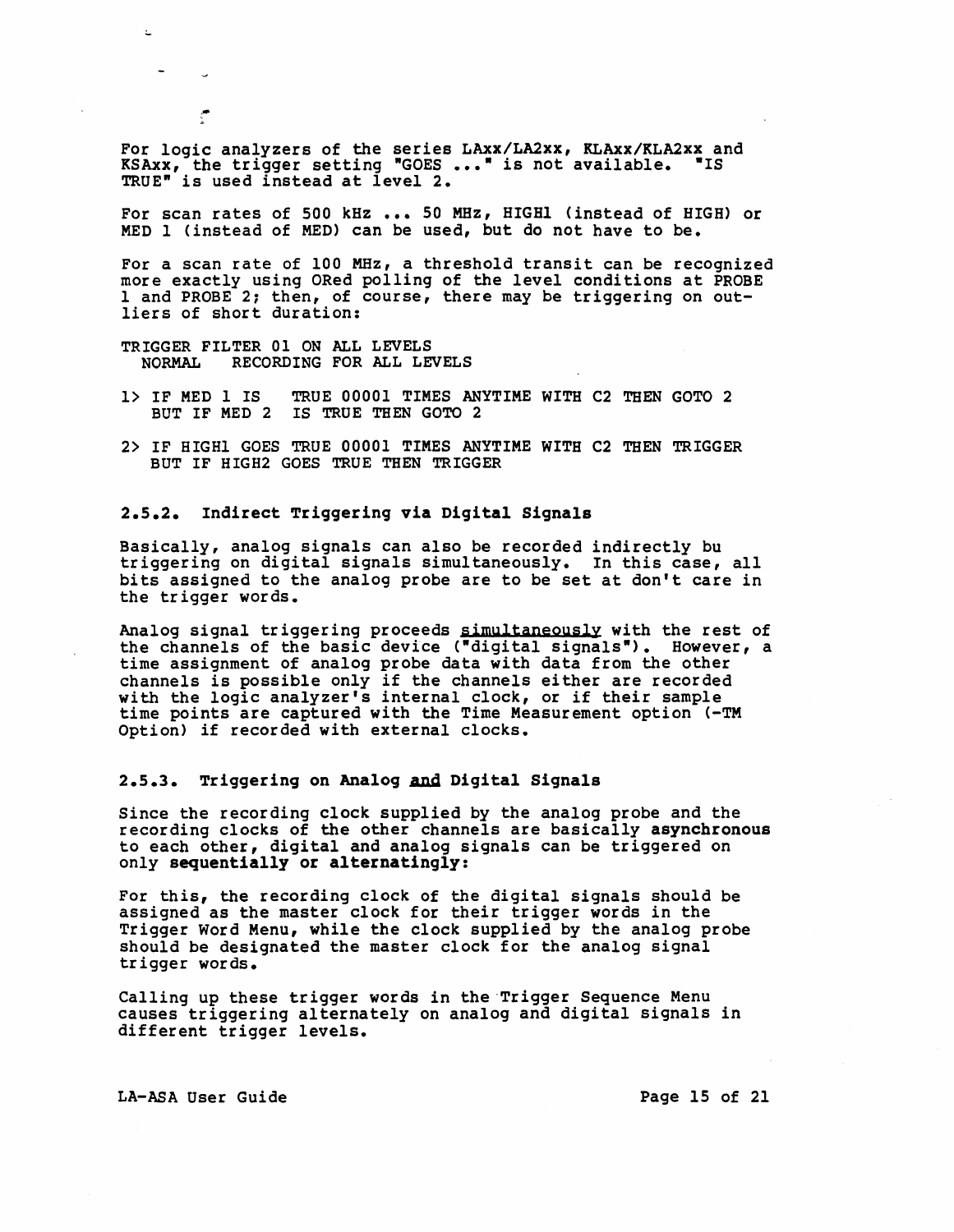#### 2.5.4. Triggering on Several Analog Signals

 $\sim \Delta$ 

Since several analog probes basically operate in master-slave mode (see Section 2.2.2.), all analog signals are recorded synchronously. Thus signal levels of several analog signals can be polled at the same time in the same trigger word.

### 2.5.5. Triggering on Several Analog Signals and Digital Signals

Here the operation should be basically the same as described in the section on Triggering on Analog and Digital Signals: Trigger words to which the common recording clock of all analog probes is assigned as the master clock allow triggering on one or more<br>analog signals. Trigger words to which the external recording clock of digital channels is assigned allow triggering on these digital channels. Analog and digital signals can be triggered on alternately in different trigger levels this way.

#### LA-ASA User Guide **Page 16 of 21**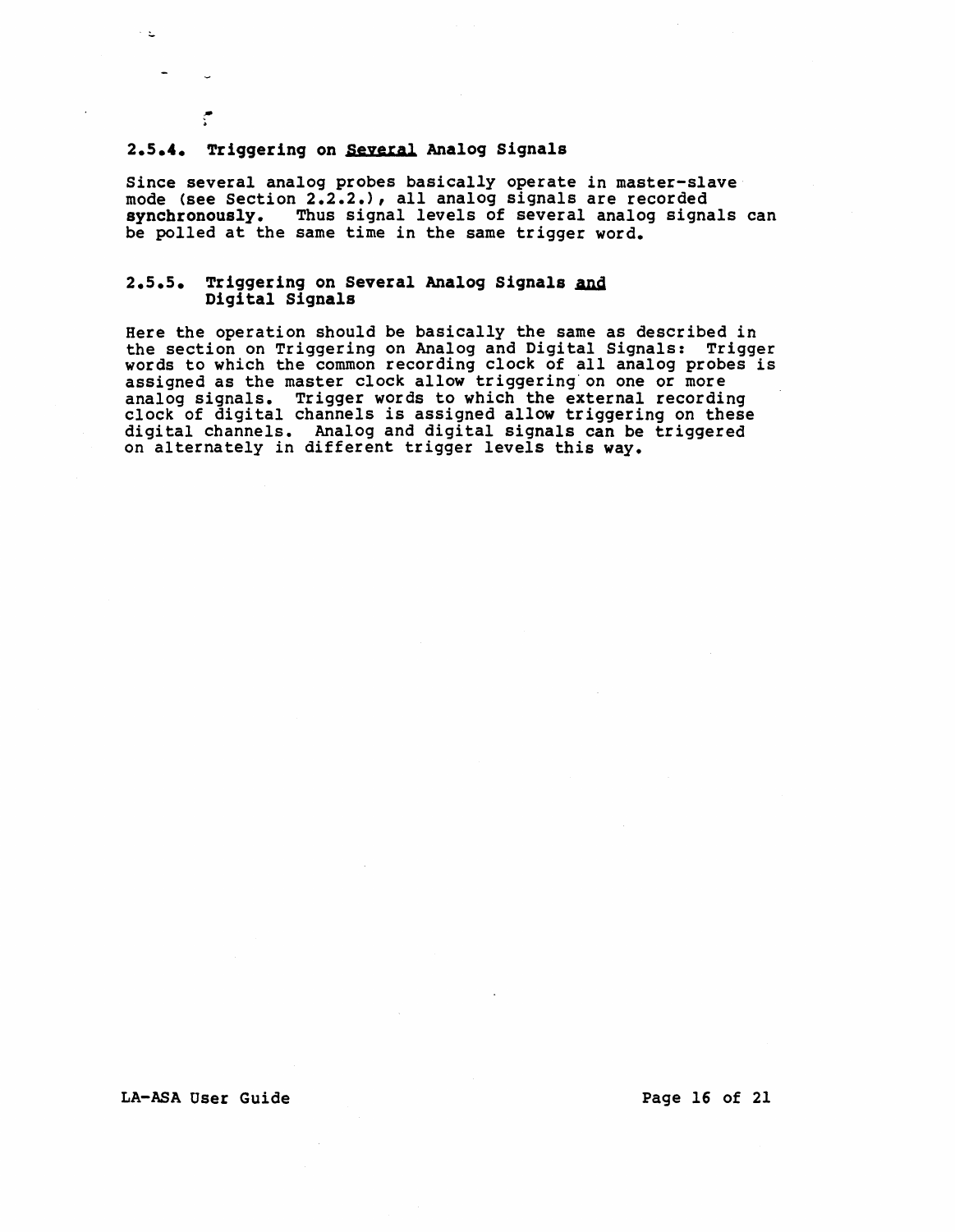#### 2.6. Displays

L

2.6.1. Analog Signal Display

2.6.1.1. Calling up the Analog Signal Display

The recorded analog signals are displayed with the <F5> key. If no analog probe is connected, pressing this key has no effect.

2.6.1.2. Selecting Data to be Displayed

For the following entries, the field under discussion must be selected with the four directional keys <up>, <down>, <left> and <right>. The fleid selected appears in inverse video. Next the desired setting can be selected with <Roll up> and <Roll dn>.

Data from ...

SOURCE --> display source data

REFRNC --> display reference data

Probe ...

--> display recording of the analog probe ...

#### 2.6.1.3. Time Window Displayed

An orientation scale appears in the next to last line of the screen, like the Timing Diagram:

TO the left of this scale is the sample number at which the displayed portion of the analog signal begins.

To the right of this scale is the sample number at which the displayed portion of the analog signal ends.

The relative length of the bar in the scale, in relation to its entire length, shows which time segment from the entire recording is being displayed.

Note:

At a scan rate of 100 MHz, two samples per analyzer memory position are recorded and evaluated. Therefore at this scan rate the data from sample number (n) can be found at the memory position with the address *(n/2)l* 

#### LA-ASA User Guide **Page 17 of 21**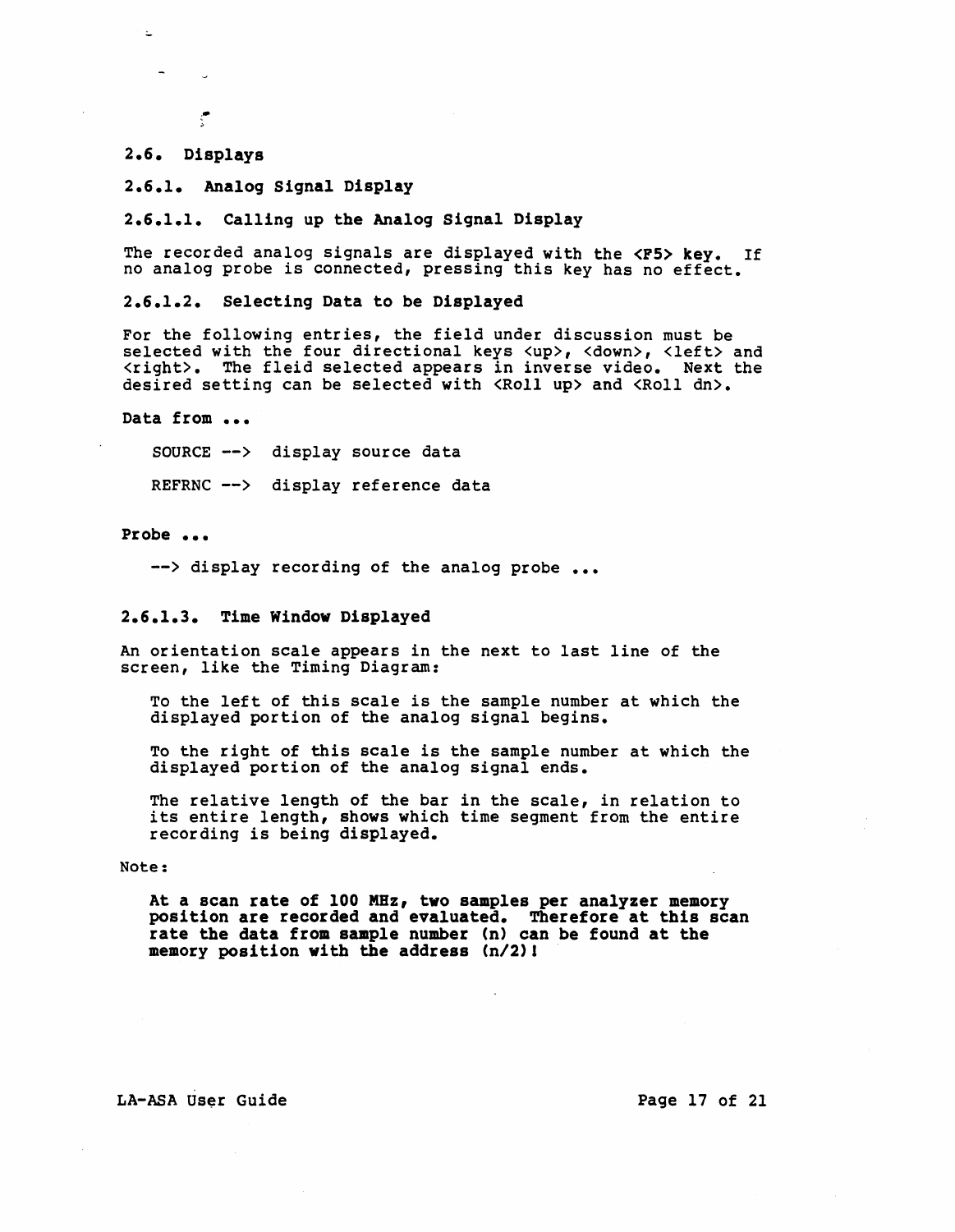Magnification Switching and Moving the Time Window:

At first the bar can be selected within the orientation scale with the directional keys. Then it is displayed in inverse video.

The following modes of operation are then possible:

Upper directional keys <right> and <left>

--> Move the window to earlier or later numbers in the recording memory.

This movement proceeds in levels that are fixed for that particular magnification. The time window displayed can be positioned on any sample number via moving within the Data List or by entering jumps "S HOME", as described below. .

 $\langle \text{Roll up} \rangle$ ,  $\langle \text{Roll dn} \rangle$ , keys 0 ... 6

--> magnification switching:

 $\langle \text{Roll up} \rangle$  selects the next larger,  $\langle \text{Roll dn} \rangle$  the next smaller time window.

Direct selection of various levels of magnification with "0" ... "6"; "0" calls up the lowest, "6" the highest<br>level of magnification. (Note: Depending on memory available, after entering  $"0"$ a larger time window can be selected, that is, display of the entire memoryl)

#### Using the BOME FUnction in the Data List

Since the first sample displayed in the Data List (or also in<br>the Time Diagram) is always equpal to the first analog signal sample displayed, the HOME function can be used to position the analog signal display:

- key <List><br>- enter the desired memory address in the S HOME field<br>- upper <HOME> key<br>- <F5> key

ن د

 $\bullet$ 

Now the signal display begins at the previously entered memory address S HOME. Please note that the sample number of the anlaog signal will agree with the memory address of the analyzer only at scan rates of 50 MHz and less. On the other hand, at the scan rate of 100 MHz:

sample number = memory address  $x$  2

LA-ASA User Guide **Page 18 of 21**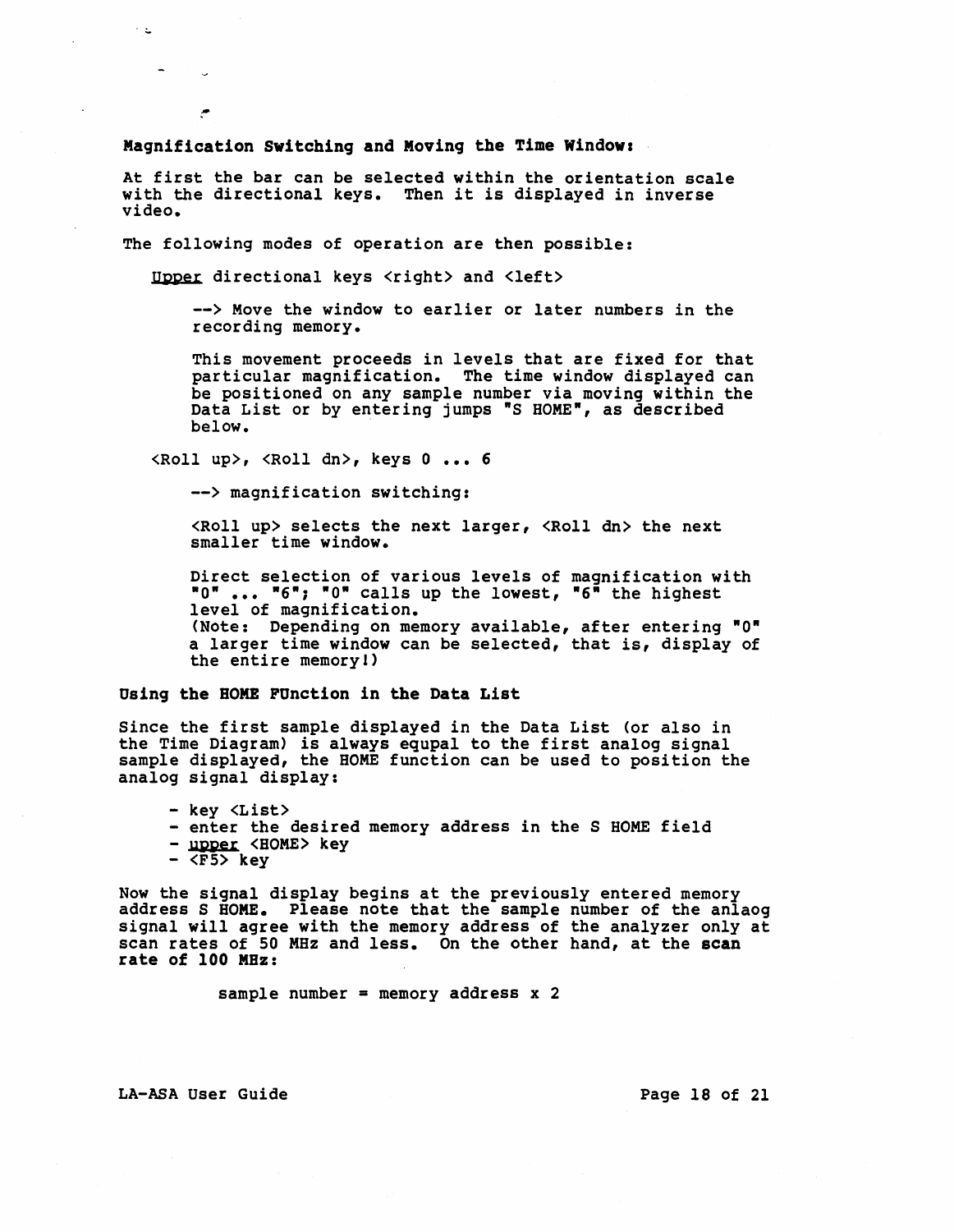#### 2.6.1.4. Amplitude Window Displayed

 $\sim$   $\omega$ 

 $\overline{\mathcal{C}}$ 

To the left of the y axis, which *is* labeled with voltages, an orientation scale for the amplitude window appears vertically:

If the entire input voltage range is displayed, this seal appears as a bar.

If only a portion of the intput voltage range is displayed, the bar represents, in relation to the entire length of the scale, which level segment of the entire input voltage range is displayed.

#### Switching Amplitude Magnification and Moving the Window Displayed:

At first the bar can be selected within the orientation scale with the directional keys. Then it is displayed in inverse video.

The following modes of operation are then possible:

<Roll up>, <Roll dn>, keys 0 ••• 3

--> magnification switching:

<Roll up> selects the next larger, <Roll dn> the next smaller amplitude window.

Direct selection of various levels of magnification with "0" ••• "3"; "0· calls up the lowest, "3" the highest level of magnification.

Upper directional keys <right> and <left>

--> Move the amplitude window to earlier or later numbers in the input voltage range to more positive or more negative voltages.

LA-ASA User Guide **Page 19 of 21**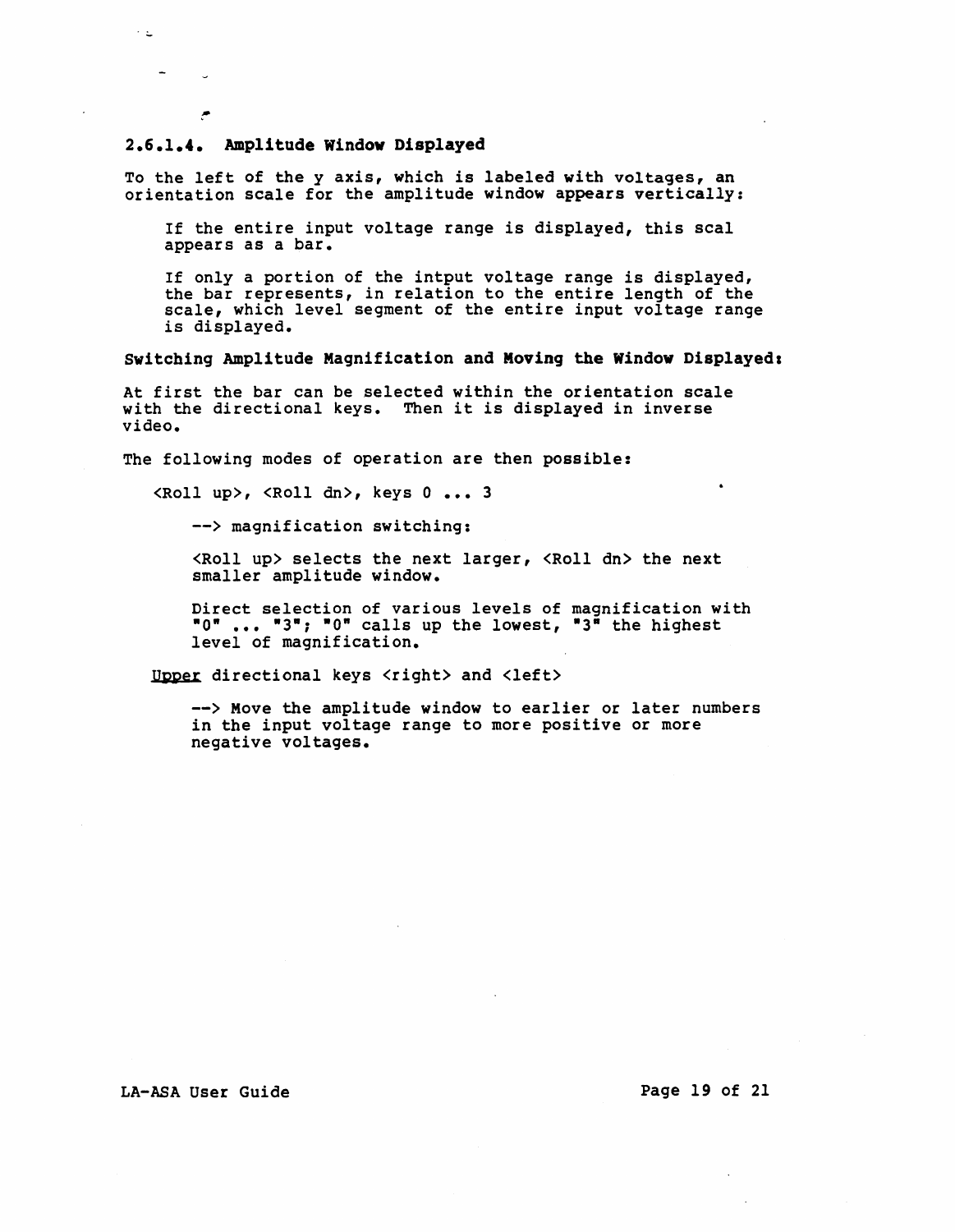#### 2.6.1.5. Cursor

 $T^{\mathbb{N}}$  = cursor line can be moved horizontally within the time window w -h the Cursor > and Cursor < keys: if the key is pressed ... the cursor , and cursor where the key is pressed down the cursor moves faster and faster.

The following appears in the lowest line of the screen:

Cur.Smpl.':

--> ample number at cursor position

Cur.Vltgl:

--> level of ingput voltage at cursor position

Note:

 $\mathcal{L} \subset \mathcal{L}$  .

At a scan rate of 100 MHz, two samples per analyzer memory position are recorded and evaluated. Therefore at this scan rate the data from sample number (n) can be found at the memory position with the address *(n/2)!* 

Taking this arrangement into account, certain positions of the analog signal in the Data List can be determined by positioning the cursor, e.g. by entering S HOME in order to set the beginning of the analog signal display at this position.

In the topmost line of the screen, the fololwing time distances are read under "time: ..."

 $C-T$ =

--> Time distance between trigger point and sample number of the cursor.

 $C-S=$ 

--> Time distance between sample number of the cursor and the first (leftmost) sample of the analog signal display

 $T-S=$ 

--> Time distance between the trigger point and the first (leftmost) sample of the anlog signal display

#### LA-ASA User Guide **Page 20 of 21**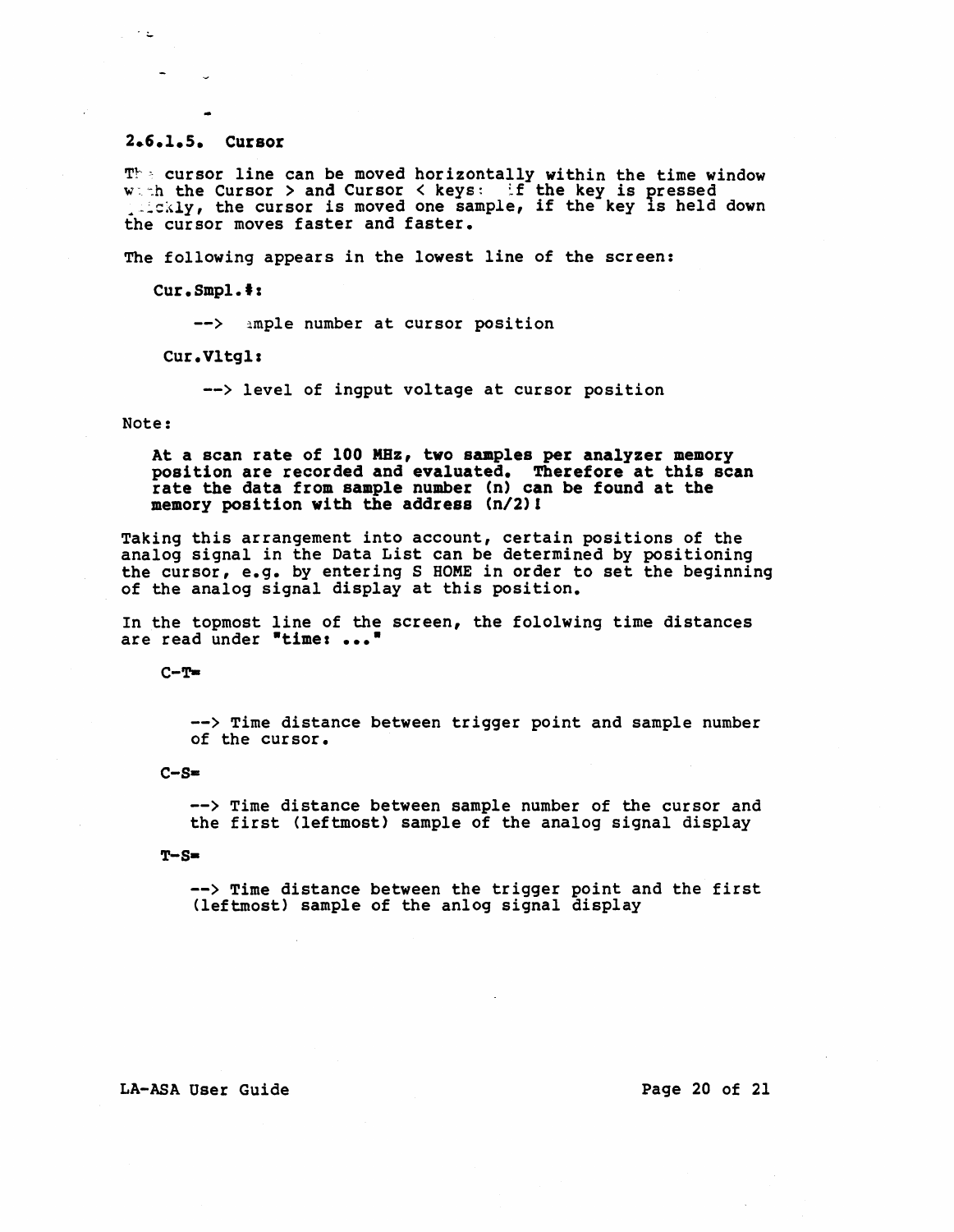### 2.6.1.6. Special Peatures of the Display

 $\sim$   $\omega$ 

#### a) Interpolation between Individual Scan Points

Successive sample points are connected to each other in the analog display by straight lines. Since these straight lines are shown in graphics with finite resolution, they have a stepped appearance at higher magnifications. This stepped appearance should not be confused with the amplitude levels that originate from *AID* conversion:

The individual scan points within the analog singa1 that is displayed can be identified by moving the cursor, since pressing<br>the cursor quickly moves it from sample to sample.

b) Samples that Exceed the Displayed Amplitude Range by Levels

When the entire input voltage range is displayed:

Data = 00 DEC or = 63 DEC correspond to 0 or full scale of the A/D transformer. The analog input signal for these samples was outside the input voltage range selected, or was exactly on the border.

Therefore the samples are not displayed in the analog signal; the display of "preceding or following samples ends or begins at the next samples whose voltage lies within the boundaries.

For amplitude-magnified display:

Only samples are displayed that lie within the displayed amplitude window in terms of level. The line that connects the samples inside and outside the windows is not shown.

#### LA-ASA User Guide **Page 21 of 21**